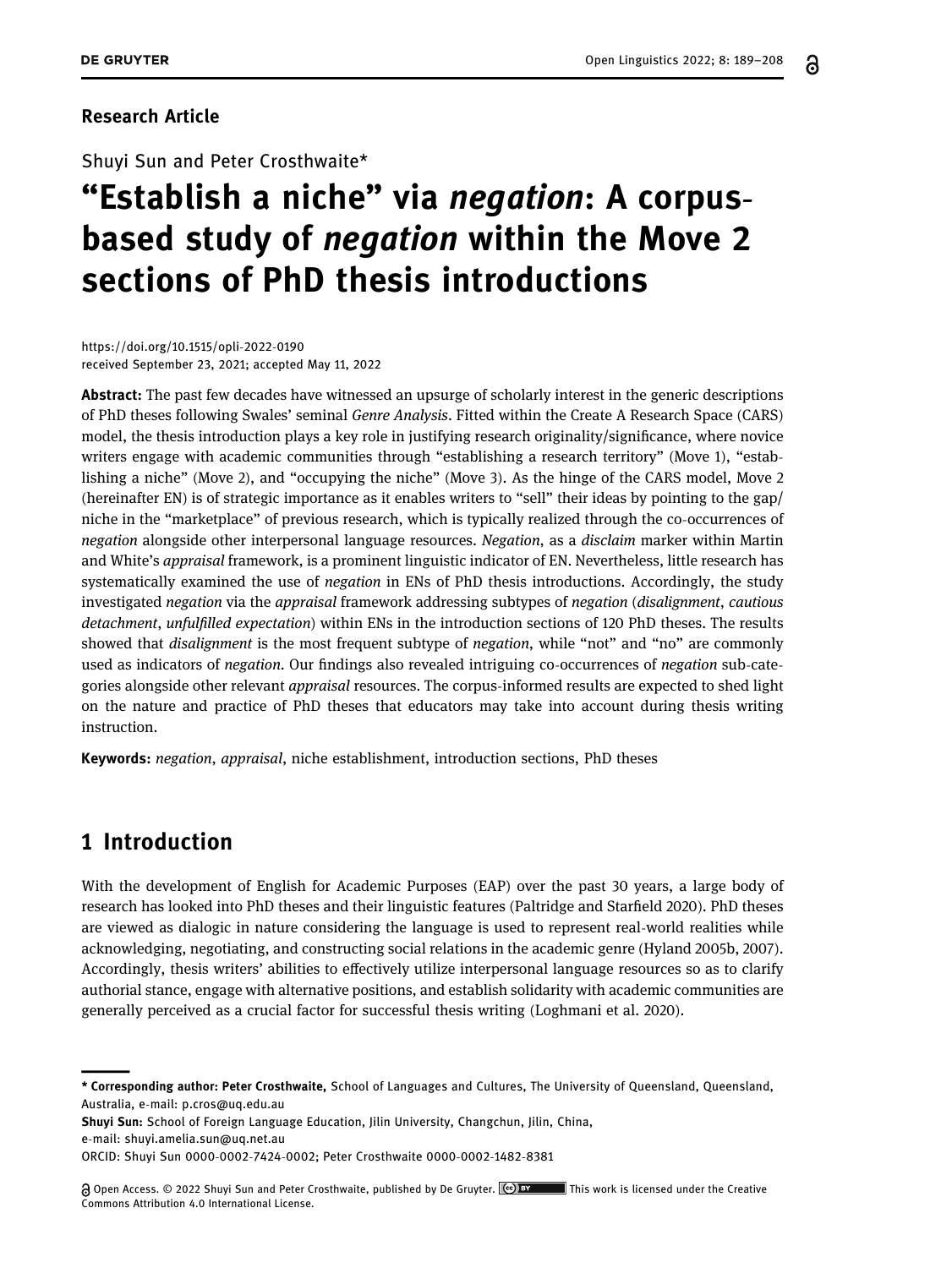Interpersonal discourse strategies are particularly vital for the introduction section where thesis writers "create a research space" (CARS, Swales [1990](#page-19-0)) to justify the significance and originality of research by "establishing a research territory" (Move 1), "establishing a niche" (Move 2), and "occupying the niche" (Move 3).<sup>1</sup> As the hinge that connects Move 1 (what has been done previously) to Move 3 (what the present research is about), Move 2 (hereinafter EN[²](#page-1-1)) is of strategic importance since it establishes the motivation for the study (Swales and Feak [2002](#page-19-1)). Nevertheless, the failure to establish a niche has been recognized as a key shortcoming in thesis writing (Allison et al. [1998](#page-17-0)). According to Paltridge and Starfield ([2020](#page-18-0)), such failure is in particular intensified by the difficulties in using negative evaluative language, which is typically activated by negations in gap statements, e.g. "has not received much attention" (p. 87).

Negation, as a disclaim marker within Martin and White's ([2005](#page-18-4)) appraisal<sup>3</sup> framework, combines with other interpersonal language resources to help construct writer–reader relationships at the discoursesemantic stratum (Hood [2006](#page-18-5)). In academic writing, writers have to take their readers into account, anticipate readers' expectations, and interface with anticipated conflict with writers' own positions so as to legitimize the authorial voice (Martin and White [2005](#page-18-4)). Negation functions as a powerful means for writers to emphasize authorial voice by denying any alternative position and thus it is particularly vital for argumentative genres. As a "mini-critique" (Swales and Feak [2002](#page-19-1), 348), Move 2 of PhD thesis introductions is argumentative in nature, where negation is found to be a prominent linguistic indicator in this section (e.g. Paltridge and Starfield [2020](#page-18-0)). Nevertheless, few studies have systematically examined the forms and functions of negation in ENs of PhD thesis introductions, and the co-occurrences of negation alongside other interpersonal resources in PhD thesis introductions remain something of a neglected issue.

To address the abovementioned research gaps, this study set out to investigate the use of negation in Move 2 of PhD thesis introductions. The researchers probed into the taxonomy of *negation* and examined the co-occurrences of negation subtypes together with other relevant evaluative resources drawing on Martin and White's ([2005](#page-18-4)) appraisal framework. The findings are expected to not only enrich our understanding of the appraisal system and offer new insights into the ways appraisal resources are co-articulated, but also enlighten our use of interpersonal language resources which are expected to better inform thesis writing practice and provide implications for EAP instruction.

# 2 Literature review

### 2.1 PhD theses

<span id="page-1-0"></span>

There has been a growing interest in PhD theses and their language features among EAP scholars over the past few decades (e.g. Hyland and Shaw [2016](#page-18-6), Soler-Monreal et al. [2011,](#page-19-2) Xiao and Sun [2020](#page-19-3)). According to the British convention, PhD theses are the lengthy documents written by doctoral students denoting the culmination of doctoral research and submitted in support of candidature for doctoral/PhD degrees (Thompson [2013](#page-19-4)). In order to be admitted to the academic community, thesis writers need to exhibit both the competence to independently conduct original research and the ability to produce high-quality

<sup>1</sup> The CARS model was initially proposed by Swales ([1990](#page-19-0)) based on his investigation into research article introductions. Current understandings of the structure of PhD thesis introductions were derived from the exploration of research article introductions, primarily carried out by Swales ([1990](#page-19-0)), and have found similarities regarding the typical moves of thesis introductions and research article introductions. For example, Paltridge and Starfield ([2020](#page-18-0)) summarized the typical main structure of thesis introductions which contains three moves: (1) establishing a research territory, (2) establishing a niche, and (3) occupying the niche.

<span id="page-1-1"></span><sup>2</sup> Following the style proposed by Moghaddasi and Graves ([2017](#page-18-7)), the move of "establishing a niche" is abbreviated to EN, move EN, or Move 2.

<span id="page-1-2"></span><sup>3</sup> Following the conventions of Systemic Functional Linguistics (SFL), labels for the appraisal resources are presented in italics. The symbol is adopted throughout this article.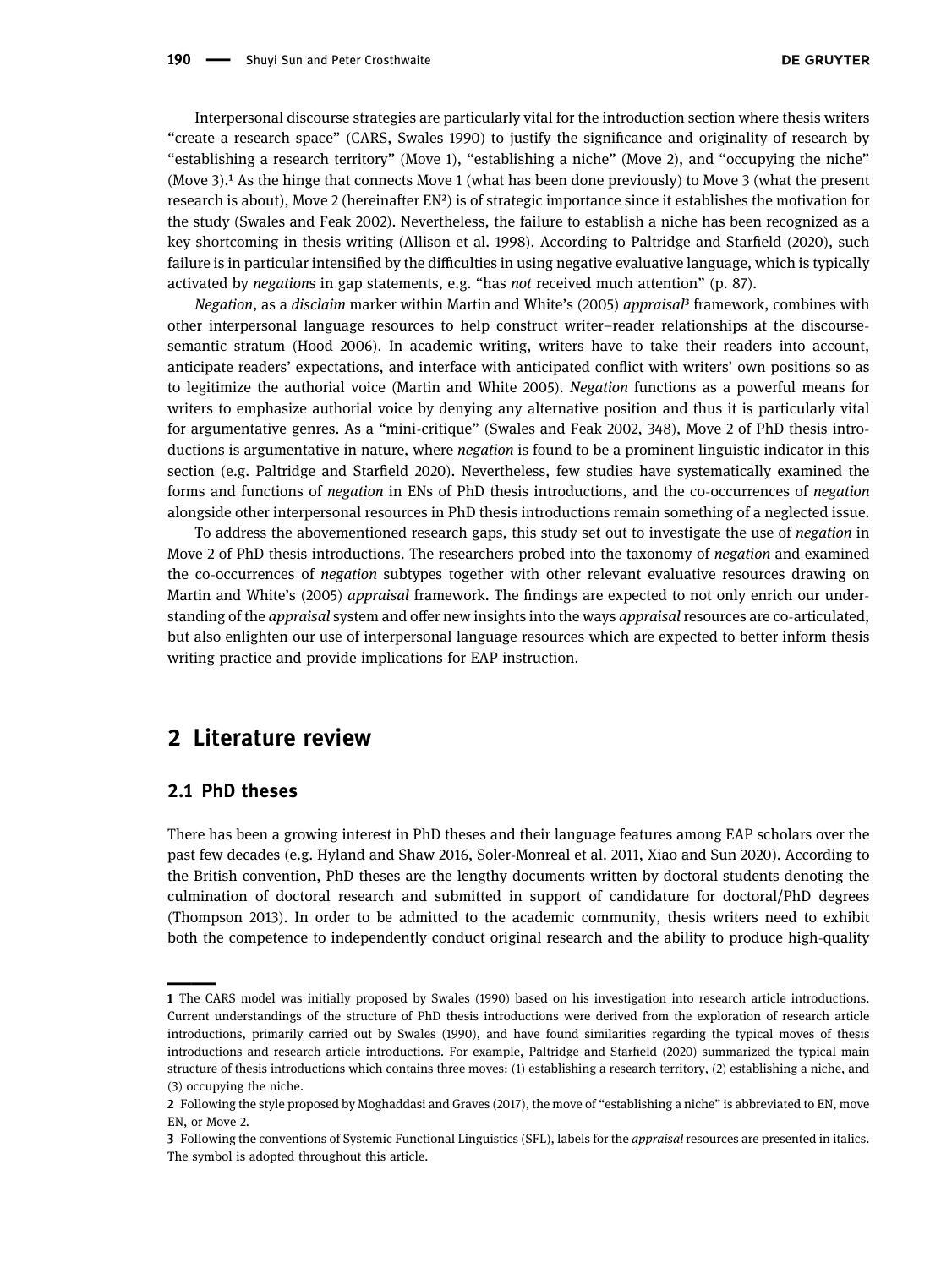pieces of writing (Paltridge and Starfield [2020](#page-18-0)). As a consequence, the value of PhD theses not only lies in the ideas and arguments being sustained, but also involves their appropriate employment of linguistic and social conventions that the academic community finds convincing (Loghmani et al. [2020](#page-18-3)). As argued by Hyland ([2009](#page-18-8)), thesis writers have to reinforce their credibility through communicating persuasiveness and a relationship with their subject matter and expert audience. However, many PhD candidates face enormous challenges in conforming to the genre-specific writing conventions (Thompson [2016](#page-19-5)). Thus, understanding how successful thesis writers project themselves into the particular genre can have implications for the pedagogy and practice of thesis writing as well as contributing to the development of EAP more generally.

Thus far, textual analyses of PhD theses have been carried out at a macro level and/or a micro level (e.g. Bunton [2002](#page-17-1), Xiao and Sun [2020](#page-19-3)). At a macro level, researchers have utilized the Introduction-Method-Results-Discussion (IMRD) model (Swales [1990](#page-19-0)) to explore PhD theses' overall structure (e.g. Paltridge and Starfield [2020](#page-18-0)) or prominent "part-genres" (Swales and Feak [2002](#page-19-1), 8) such as PhD thesis introductions (Bunton [2002](#page-17-1), Ono [2017](#page-18-9)), literature reviews (Kwan [2006](#page-18-10)), conclusions (Bunton [2005](#page-17-2)), and acknowledgements (Hyland [2004](#page-18-11), Peng [2010](#page-19-6)). The macro perspective stresses form-function dependency and explores how particular communicative purposes are achieved. By comparison, at a micro level, scholars have focused on language features, e.g. lexical diversity (Xiao and Sun [2020](#page-19-3)), linking adverbials (Lei [2012](#page-18-12)), and lexico-grammatical stance expressions (Chan [2015](#page-17-3)) in part-genres of PhD theses. Taken together, previous studies on PhD theses have found similar communicative goals within each (part-)genre which could be realized via distinctive rhetorical strategies and linguistic features.

Among the prominent part-genres of PhD theses, it is widely recognized that the introduction section is a crucial but challenging one, considering its key role in justifying the significance and originality of the research (Bhatia [2013](#page-17-4)). Since one of the core criteria for assessing PhD theses in most universities is on whether the submission has made original contributions to the specific research field (Bunton [2002](#page-17-1)), thesis writers need to strategically create a "research space" (Allison et al. [1998](#page-17-0), 212). However, this is actually difficult for apprentice scholars for a range of reasons (Bunton [2002](#page-17-1)), and the failure to create a research space is regarded as a major shortcoming especially in the thesis writing of non-native English speakers (Allison et al. [1998](#page-17-0)).

Accordingly, the part-genre of the PhD thesis introduction has continued to motivate a large number of studies following the Genre Analysis and the Create A Research Space (CARS) model proposed by Swales ([1990](#page-19-0)). According to the CARS model, an introduction is in most cases realized via three moves: (a) "establishing a research territory," (b) "establishing a niche," and (c) "occupying the niche." The phenomenon is denoted as "rhetorical movement" (Swales [1990](#page-19-0), 140), in which a move is defined as "a segment of text that is shaped and constraint by a particular communicative function" (Holmes [1997,](#page-18-13) 325). To be more specific, Move 1 establishes a research territory by providing background information, reviewing previous research, and defining key terms. Move 2 establishes a niche via indicating a research gap, highlighting the need to extend present knowledge, and/or justifying the need to solve an existing problem. Finally, Move 3 occupies the niche through presenting research aims and hypotheses, stating research value, and outlining the present study.

Move 2 "establishing a niche," as the hinge of the CARS model, enables thesis writers to "sell" their ideas by pointing to the gap/need in the "marketplace" of previous research (Paltridge and Starfield [2020](#page-18-0)). As claimed by Bunton ([2002](#page-17-1)), for PhD theses as a genre, the link between Move 1 and Move 3 is of strategic importance because the primary communicative purpose of a PhD thesis is to demonstrate to its examiners that the candidate has made original contributions to knowledge in the targeted field. To this end, negation resources alongside other interpersonal rhetorical strategies are generally used to co-construct ENs at the discourse-semantic stratum (e.g. Swales and Feak [2002](#page-19-1)).

According to Swales and Feak ([2002](#page-19-1)), the most common way to indicate research gaps is to use negative (e.g. not, no) or quasi-negative (e.g. few, little) subjects, for instance, "no studies/data/calculations to date have...," "little research has...." At the same time, other interpersonal resources may be added to resonate with (quasi-)negative subjects, such as "to the best of our knowledge, few attempts…," "however, little information…," etc. In line with Swales and Feak ([2002](#page-19-1)), Shehzad ([2008](#page-19-7)) summarized three main categories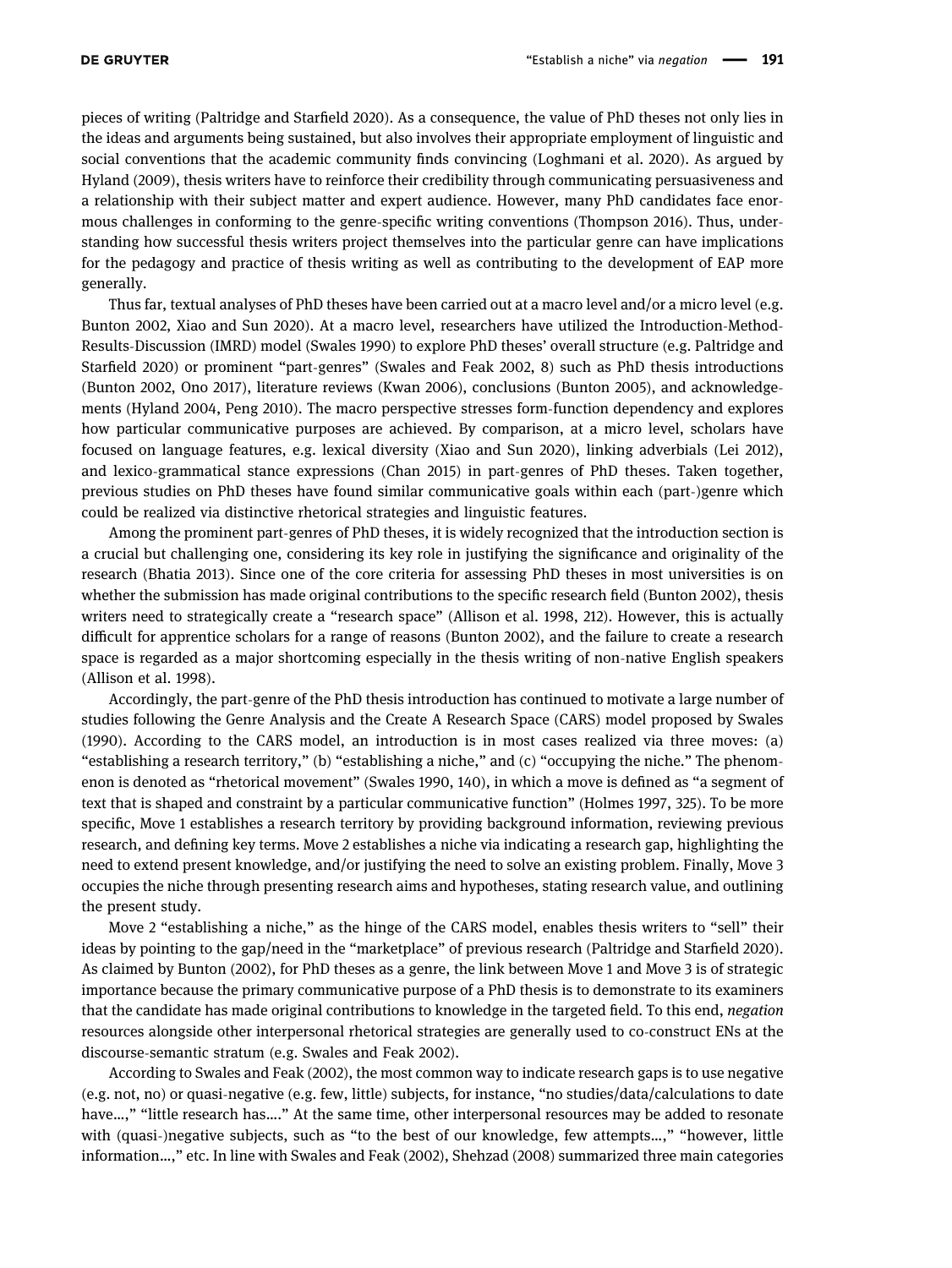of linguistic indicators used for gap establishment, including (quasi-)negatives, quantifiers, contrastive statements, with three examples cited below.

**Example (1).** To the best of our knowledge, no work has been published on the[...] (p. 42).

Example (2). There is so far very little empirical evidence that communication of defect information among inspectors yields significant gains[…] (p. 41).

Example (3). However, software visualizations are often too simplistic and lack visual clues for the viewer to correctly interpret them[…] (p. 36).

In Example (1), negative indicator "no" is used to pinpoint the niche that might not have received sufficient attention. Example (2) and Example (3) adopt quantifier "little" and contrastive statement "however," respectively, to point out the shortcomings of previous research, preparing the ground to accommodate the present work.

Taken as a whole, the move EN of PhD theses has in most cases been addressed from a macro level to investigate how it is realized via different rhetorical steps or how it achieves particular communicative functions based on the CARS model. Nevertheless, few scholars have specifically focused on the EN move from a micro level, not to mention a thorough investigation of interpersonal resources in ENs. This is despite the fact that novice writers may find it challenging to project themselves into academic writing while taking a proper stance to communicate credibility to both subject matters and expert examiners (Hyland [2009](#page-18-8), Loghmani et al. [2020](#page-18-3)). However, as claimed by Bitchener and Basturkmen ([2006](#page-17-5)), interpersonal language resources are generally not explained explicitly to novice writers since "supervisors themselves tend to have tacit rather than explicit knowledge of the features of the thesis in their own disciplines" (p. 6). Furthermore, previous literature of interpersonal strategies in academic texts has by and large concentrated either on research articles or on students' writing at earlier stages of education (Geng and Wharton [2016](#page-18-14)). In comparison, the use of interpersonal devices in PhD theses (especially in the introduction sections) still remains vastly under-examined, which is probably caused by the difficulties involved in making a tradeoff between the complex, cognitively demanding task to manually annotate interpersonal language resources (Fuoli [2018](#page-18-15)) and PhD theses' sheer sizes (Thompson [2013](#page-19-4)). Therefore, this lack of attention highlights the value of probing into PhD theses to explore how successful writers take an appropriate stance towards ENs of thesis introductions while establishing credibility and an alignment with the academic community.

### 2.2 Negation within the appraisal framework

To date, research on negation has been extremely extensive in the area of pragmatics, with the majority focusing on semantic ambiguity of natural language negation (Pitts [2011](#page-19-8)), metalinguistic negation (Davis [2011](#page-18-16)), the activation of presuppositions (Seuren [2000](#page-19-9)), and so on. Their findings have cumulatively demonstrated that negation plays a crucial role in constructing, fabricating, and manoeuvring natural language from contextual, textual, ideational, and interpersonal perspectives (Jordan [1998,](#page-18-17) Pagano [2002](#page-18-18)). However, despite the wide-ranging literature with respect to negation within pragmatics, the pragmatic realization of negation as a whole is in essence one phenomenon of negation. In the field of SFL (Halliday [1994](#page-18-19)), by comparison, negation has not yet been fully explored, especially concerning the discourse semantic functions it performs (Don [2017](#page-18-20)). Therefore, in order to fill the gap, negation in the present study is examined in light of Martin and White's ([2005](#page-18-4)) appraisal system, which was developed within SFL and has evolved into a systematic extension of the interpersonal meta-function (Wang and Guan [2013](#page-19-10)).

It is advantageous to look into negation within the appraisal system because the theoretical framework is "the most systematic analysing tool" (p. 174) laying out a comprehensive typology for exploring interpersonal language resources (Hyland [2005a](#page-18-21)). Interpersonal resources that were separately scrutinized,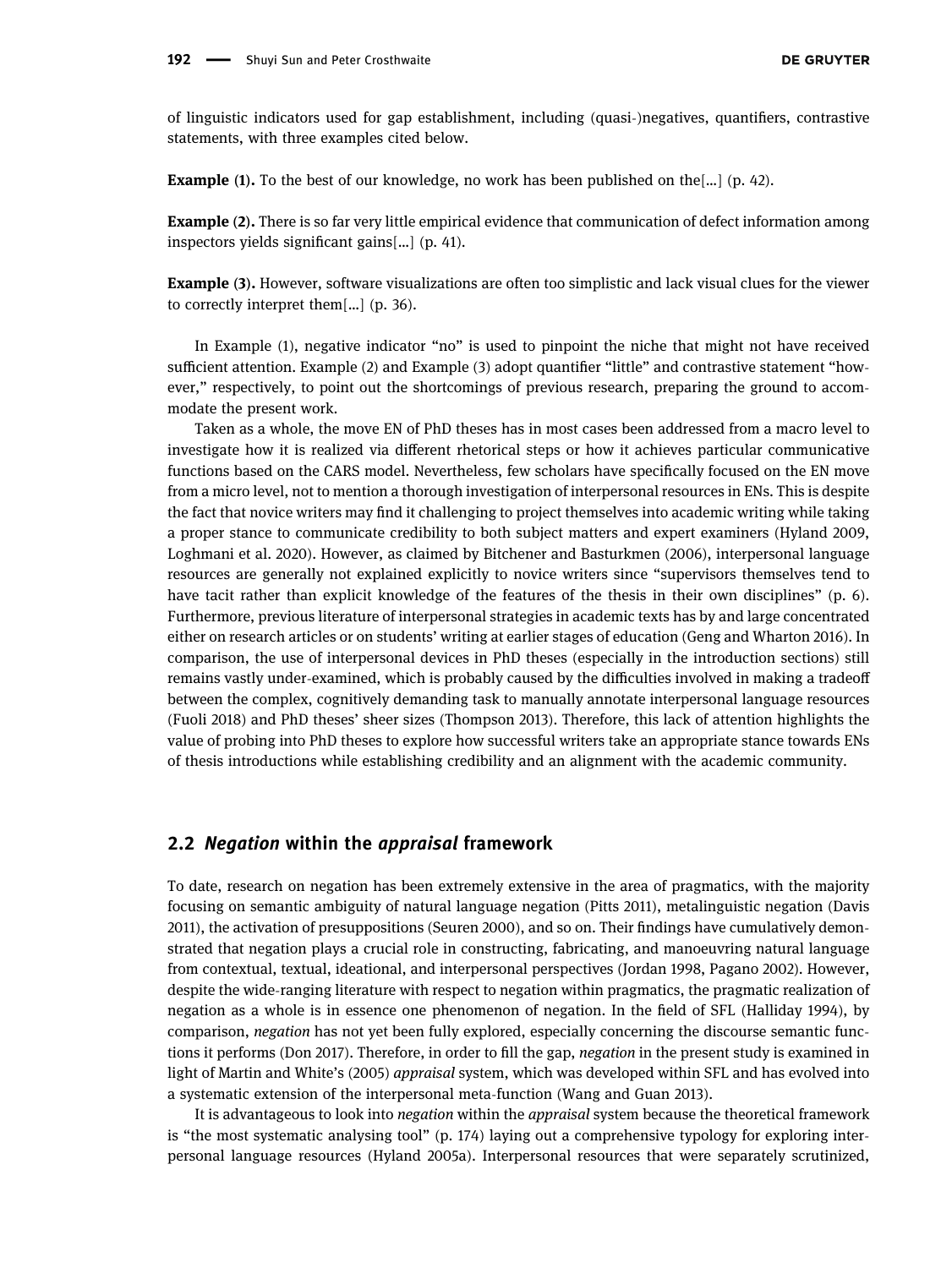such as intensity (Labov [1984](#page-18-22)), hedging (Hyland [1998](#page-18-23)), affect (Ochs and Schieffelin [1989](#page-18-24)), and evidentiality (Chafe [1986](#page-17-6)), have all been integrated into Martin and White's ([2005](#page-18-4)) appraisal framework (Xie [2016](#page-19-11)). Investigating negation within a comprehensive framework is significant since the scope of negation is not confined to the segmental or categorical level. Instead, the potential of negation is achieved through interpersonal meanings "accumulating, reinforcing, or resonating with each other" (Hood [2006,](#page-18-5) 38) across clausal and sentential boundaries (Lemke [1992](#page-18-25), [1998](#page-18-26), Martin and Rose [2003](#page-18-27)). The view is further supported by Chang and Schleppegrell ([2011](#page-17-7)) who found that experienced writers adopt more complicated, diversified interpersonal devices that interact with one another to collaboratively help justify authorial propositions as text unfolds. Drawing on the appraisal system can not only probe into the potential of negation at the discourse-semantic linguistic stratum but also capture the whole picture of how negation is articulated alongside other relevant appraisal features to co-construct interpersonal stances. As argued by Thompson and Ye ([1991](#page-19-12)), interpersonal stances are better to be deemed operating at the discourse-semantic level of texts instead of at the grammatical or lexico-grammatical level of segments.

Within the *appraisal* system, *negation* is defined as a dialogic contraction resource for introducing an alternative position into dialogue so as to deny or to reject it (Martin and White [2005](#page-18-4)). In the area of SFL, negation in most cases has been addressed as one of the several interpersonal language features within the engagement/appraisal system, targeted at inspecting the realization of rhetorical moves and/or effects in academic discourse (e.g. Loghmani et al. [2020,](#page-18-3) Xu and Nesi [2019](#page-19-13)). For example, Xu and Nesi ([2019](#page-19-13)) identified a diverse range of high-frequency combinations of negation and other engagement devices (e.g. counter + negation) adopted by Applied Linguistics writers to engage with their discourse community. Their findings serve as evidence to suggest that *negation* may co-occur with *engagement* resources to strategically introduce writers' debatable opposing propositions. According to Loghmani et al. ([2020](#page-18-3)), negation as the third most frequent engagement features in the discussion sections of PhD theses tends to take the form of correlative conjunction "neither  $X$  nor  $Y$ ." As such, negation functions to introduce and more importantly contradict the dialogic alternatives (i.e. X and Y) that might be ignored or unexpected by the putative readers. Taken as whole, these studies have highlighted the crucial roles of *negation* in problematizing arguments, introducing writers' debatable views, and negotiating the potential challenges from readers.

Nevertheless, by comparison, only a tiny minority of studies in SFL have gone so far as to examine the taxonomy of negation and investigate how each category functions to convey an appropriate interpersonal stance (Don [2017,](#page-18-20) Webber [2014](#page-19-14)). In this line of research, Webber ([2014](#page-19-14)) classified the functions of negation into making distinctions, correcting assumptions, simply using formulaic structures, and expressing dissatisfaction, disagreement, cautious stance, unfulfilled expectations, and wholehearted agreement. Webber's ([2014](#page-19-14)) study demonstrated the roles of negation in forestalling possible misunderstanding/criticism, distinguishing authorial view, and clarifying authorial stance on controversial issues. Likewise, Don ([2017](#page-18-20)) pinpointed three main types of negation (i.e. unfulfilled expectations, mistaken idea, and disambiguation) based upon their functions and suggested that each category performs to develop a distinctive evaluative stance in written academic discourse.

The abovementioned research has undoubtedly thrown light on the value of investigating the categories of negation from the perspective of SFL. Nevertheless, generally speaking, negation in SFL has scarcely been addressed as a focal point of study. Rather, it has been discussed, by and large, only as a spin-off to depict upper-layer interpersonal language resources (e.g. engagement/appraisal features). In addition, as proved by Webber ([2014](#page-19-14)), there are still certain amounts of unsolved overlapping issues in the existing categories of negation.

To address the abovementioned research gaps, this study investigated the use of negation in ENs of PhD thesis introductions. The issues were investigated through the linguistic lens of the CARS model (Swales [1990](#page-19-0)) and the *appraisal* system (Martin and White [2005](#page-18-4)), while at the same time incorporating corpus-based discourse analysis (Flowerdew [2012](#page-18-28)) with the purpose of addressing the following two research questions.

- (1) What features of negation are displayed in ENs of PhD thesis introductions?
- (2) How do thesis writers use combinations of negation alongside other relevant appraisal devices to represent claims while rhetorically constructing research gaps?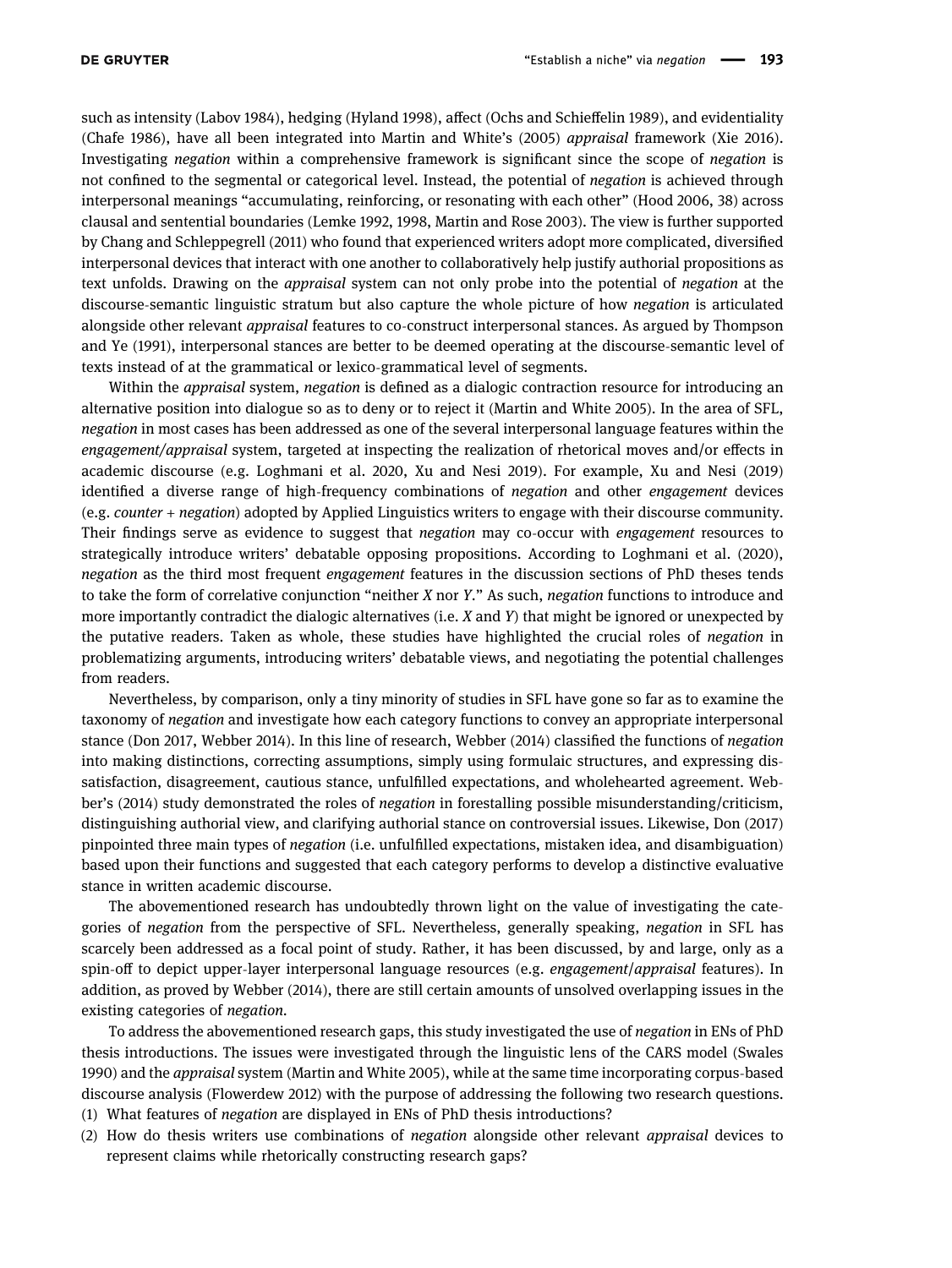<span id="page-5-0"></span>Table 1: Information about the selected PhD theses

| <b>Field of research</b>                | School (number of theses)                           |  |
|-----------------------------------------|-----------------------------------------------------|--|
| Engineering                             | School of Mechanical and Mining Engineering (11)    |  |
| <b>Medical and Health Sciences</b>      | School of Civil Engineering (13)                    |  |
|                                         | School of Pharmacy (6)                              |  |
| Mathematical Sciences                   | School of Mathematics and Physics (19)              |  |
| <b>Physical Sciences</b>                |                                                     |  |
| <b>Chemical Sciences</b>                | School of Chemistry and Molecular Biosciences (5)   |  |
| <b>Biological Sciences</b>              | School of Biological Sciences (6)                   |  |
| Education                               | School of Education (21)                            |  |
| Economics                               | School of Economics (9)                             |  |
| <b>Philosophy and Religious Studies</b> | School of Historical and Philosophical Inquiry (16) |  |
| <b>History and Archaeology</b>          | School of Communication and Arts (8)                |  |
| Studies in Creative Arts and Writing    | School of Music (6)                                 |  |

# 3 Data and methods

### 3.1 Corpus data

To address the research questions, a total of 120 PhD theses were collected using the University of Queensland (UQ) eSpace advanced search engine. UQ eSpace is the intuitional repository for UQ research publications, encompassing theses written by Higher Degree by Research (HDR) students. The university resource was selected because of the unified taxonomy of research fields as well as the practicality of obtaining the full texts of PhD theses on a large scale. Detailed information about the enrolled PhD theses are shown in [Table 1.](#page-5-0)

The enrolled theses all met the criteria that (a) they were completed by PhD candidates enrolled in UQ, (b) they were submitted for the degree of Doctor of Philosophy at UQ from 2013 to 2020, (c) in each thesis, there was a standalone "introduction" in which a Move 2 section could be identified.<sup>4</sup> The sampling and representativeness of corpus construction sought to address this study's specific research questions, while the criteria were to ensure comparability across texts. The selected PhD theses were then converted from .pdf format to .txt file using AntFileConverter (Anthony [2017](#page-17-8)).

For a theoretically grounded scrutiny of thesis discourse, the author employed the qualitative top-down corpus-based approach (Biber et al. [2007](#page-17-9)) to inductively examine the "introduction" section, classify and segment the three-move schema, and manually extract the targeted move. The approach was adopted due to its functionalsemantic focus, which stresses the significance of cognitive judgment for identifying the rhetorical purposes of moves (Cotos et al. [2015](#page-17-10), Kwan [2006](#page-18-10)). As such, Move 2 sections of PhD thesis introductions were stored in 120 plain texts. The corpus was cleaned of tables, figures, formulas, and footnotes that arose in the target introduction section. The whole corpus totalled 23,477 words, with an average length of approximately 196 words per text.

#### 3.2 Identification of appraisal devices and taxonomy of negation resources

#### 3.2.1 Appraisal resources

<span id="page-5-1"></span>

In this study, negation was analysed drawing on Martin and White's ([2005](#page-18-4)) appraisal framework, which is made up of three main domains: *attitude, graduation*, and *engagement*. Due to the extensive property of the

<sup>4</sup> In this study, Move 2 sections were identified following the CARS framework proposed by Paltridge and Starfield ([2020](#page-18-0)) considering the variation between thesis introductions and research article introductions. The framework was devised based on the original CARS model (Swales [1990](#page-19-0)) and designed specifically for revealing/analysing the typical moves in thesis introductions.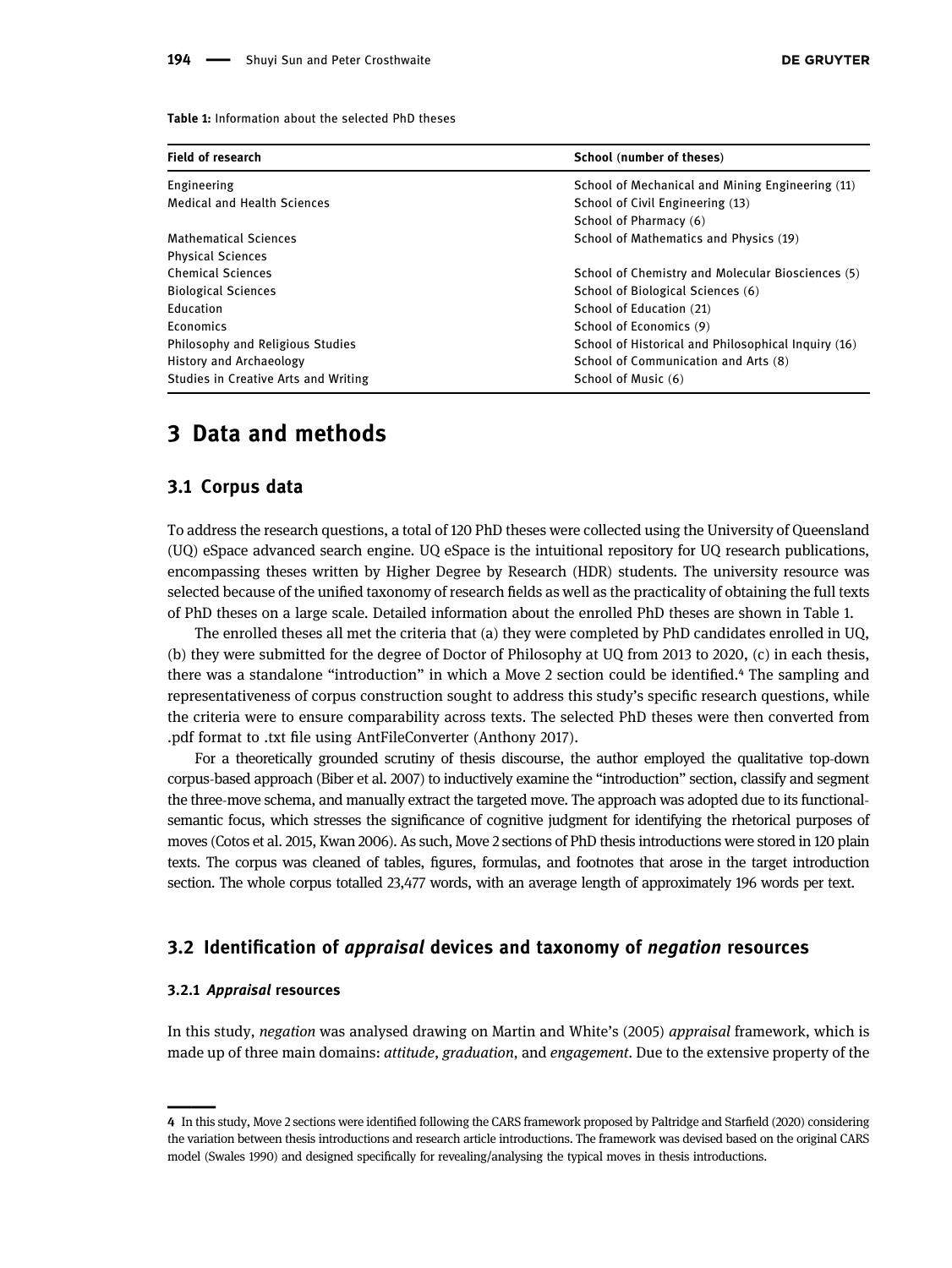appraisal system (Bednarek [2008](#page-17-11), [2009](#page-17-12), Martin and White [2005](#page-18-4)), researchers adopted the approach proposed by Lam and Crosthwaite ([2018](#page-18-29)) to make a compromise between the corpus-based manual annotation and the comprehensiveness of the *appraisal* system. The framework used in the study is shown in [Figure 1.](#page-7-0)

The attitude domain deals with linguistic resources for construing emotional reactions. It is concerned with affect (expressing emotions), judgement (judging behaviour), and appreciation (evaluating entities). The emotions concerning affect are further categorized into dis/satisfaction (ennui/satisfaction), un/happiness (sadness/happiness), dis/inclination (fear/desire), and in/security (anxiety/confidence). Judgement deals with behaviour towards social esteem consisting of capacity (capable), normality (usual), tenacity (resolute), and social sanction is made up of propriety (ethical) and veracity (truthful). Appreciation is divided into composition (balanced, easy to follow), reaction (attention-catching), and valuation (worthwhile). Attitude resources, featuring positive, negative, neutral/ambiguous polarities, can be either implicitly invoked cued by combined resources in the co-text or explicitly inscribed via lexico-grammatical constructs.

The graduation domain is concerned with linguistic resources which vary the strength of evaluation in respect of focus and force. Focus is undertaken to soften or sharpen the degree of unscalable meaning. In contrast, force functions to down-scale or up-scale the degree of intensification operated over processes, qualities, and modalities, which are commonly regarded as scalable from an experimental perspective.

The engagement domain deals with intersubjective positioning resources, differentiating two main categories: heteroglossic (authorial voicing engaged with alternative positions) and monoglossic (bare assertation). Heteroglossic resources are classified into expand and contract. Expand accedes to alternative positions through unfolding dialogic potential by utilizing attribute or entertain. To be more specific about the *attribute* resources, authors may *distance* themselves from alternative views via reporting verbs, while acknowledge happens when authors recognize other sources explicitly. In comparison, authors may draw on modal words and phrases to generate space for diverse dialogic possibilities where such a technique is noted as entertain. To come to contract devices, proclaim is used for authorial intervention when dialogic alternatives are challenged, confronted, or otherwise excluded. Proclaim is further categorized into pronounce, justify, endorse, and concur. Pronounce refers to explicit authorial proposition, while authors may use conjunctions (e.g. "because") with the purpose of giving reasons to *justify* a proposition. *Endorse* involves those authorial expressions that construe external sources as warrantable. Concur is concerned with locutions to openly announce alignment with a proposition realized through *concede* or *affirm*. Disclaim serves to narrow the dialogic space for alternative views to be considered, and disclaim markers incorporate *counter* and *negation. Counter* refers to the use of conjunctions (e.g. "although," "but") when authors supplant and thereby oppose to alternative positions with counterarguments. Negation is adopted to show authorial disalignment with alternative views.

#### 3.2.2 Taxonomy of negation resources

<span id="page-6-0"></span>

In this study, negation is categorized based on Webber's ([2014](#page-19-14)) taxonomy, with the overlapping headings combined and renamed in order to refrain from muddling up with other appraisal devices as well as adjusting to the present research. The taxonomy adopted in this study is presented in detail below.<sup>5</sup>

(1) Disalignment: Authors use "no," "not" to express explicit denial of the corresponding affirmation. $\epsilon$ Disalignment plays a role in enhancing authoritativeness of the authorial voice by eliminating the discursive space for alternative propositions, for instance, findings in the area are not [negation: disalignment] generalizable (Geng and Wharton [2019](#page-18-30)).

<sup>5</sup> It should be specially pointed out that the core subject of this research focuses on the use of negation. In other words, following the definition of negation within SFL (Martin and White [2005](#page-18-4)), we did not count quasi-negatives, quantifiers, contrastive statements, or the negative polarity as negation.

<span id="page-6-1"></span><sup>6</sup> According to Horn ([2001](#page-18-31)), negation (e.g. B is not A) presupposes a corresponding affirmation (e.g. B is A), and "every negation (or denial) has a corresponding affirmation" (p. 48).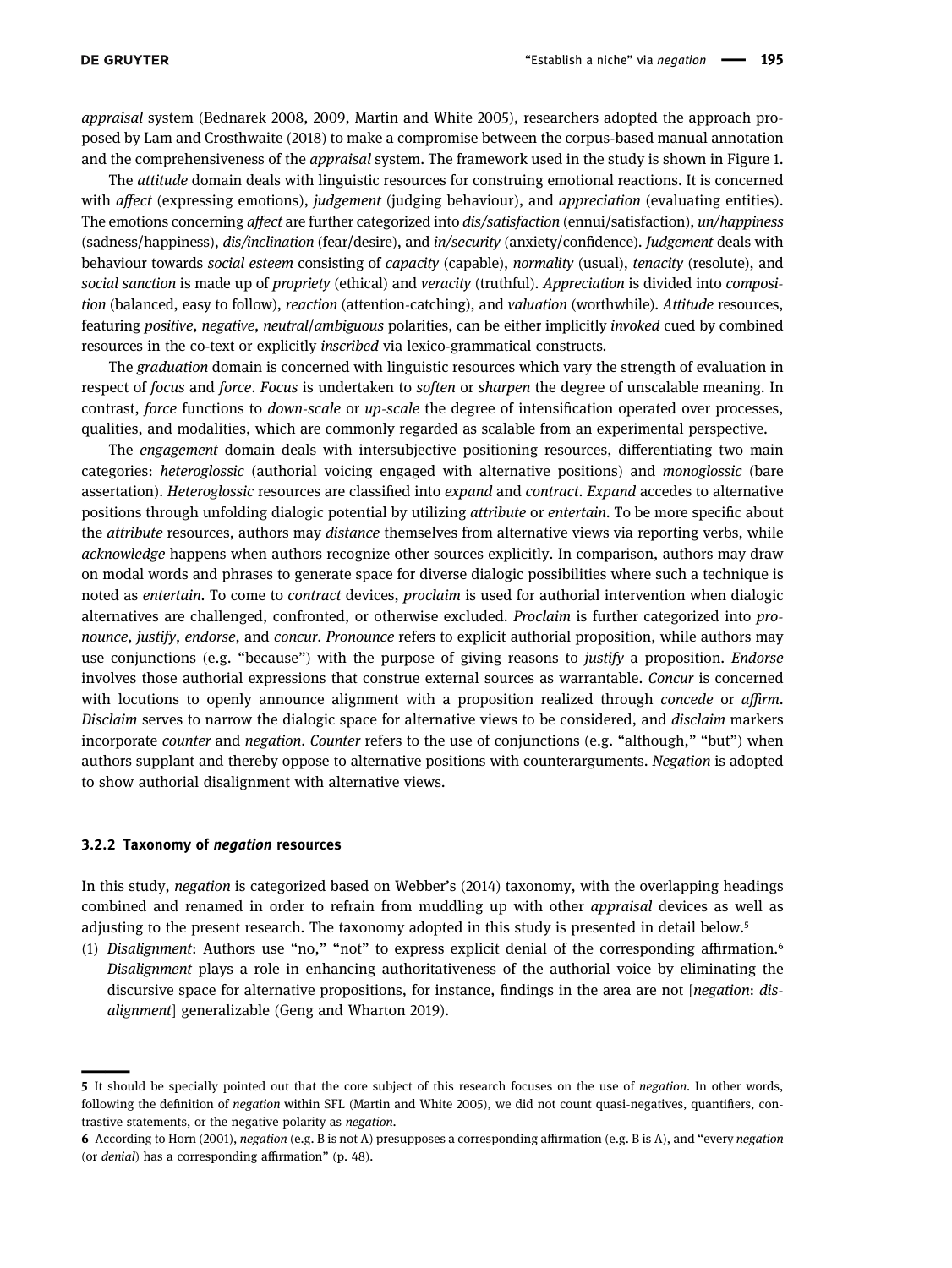<span id="page-7-0"></span>

Figure 1: The appraisal framework.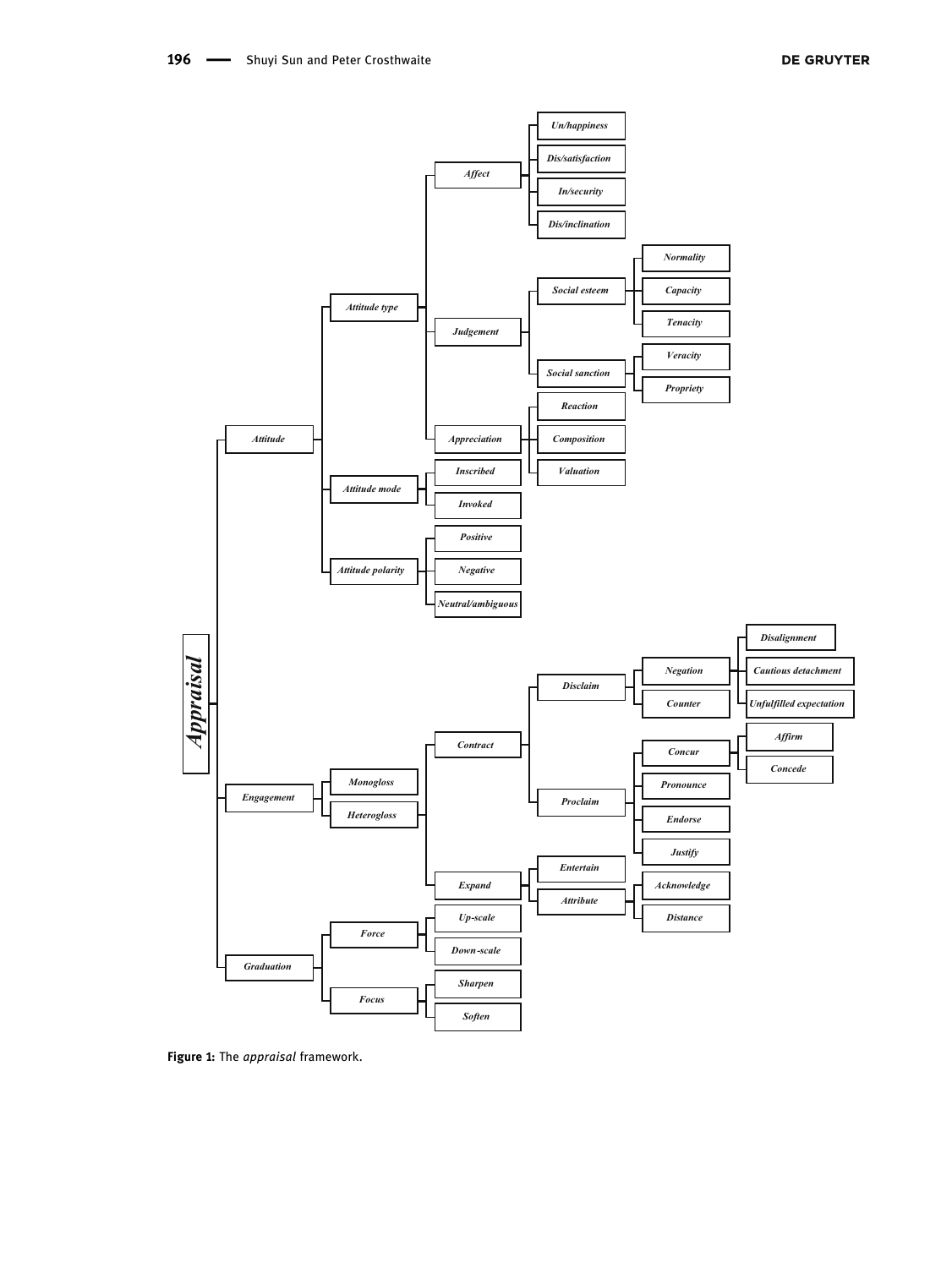- (2) Cautious detachment: Authors indicate careful detachment by adopting hedging strategies such as "perhaps," "might," where the hedging strategies function to limit the scope of propositional content or to reduce epistemic commitment. As such, cautious detachment subtly opens up discursive space for alternative propositions by projecting cautiousness or equanimity while mitigating the degree of denial.
- (3) Unfulfilled expectation: The device is adopted to create space for dialogic potential by conveying authors' dissatisfaction instead of outright criticism (Pagano [2002,](#page-18-18) Webber [2014](#page-19-14)). Unfulfilled expectation is realized through emphatic discontinuous phrases which draw on adversative conjunctions as cotextual signals, such as "I do not deny that… but…", "not just… but…", "we cannot be satisfied with… but…".

### 3.3 Corpus annotation

Based on the abovementioned *appraisal* system, $\bar{z}$  the corpus was manually annotated using UAM (Universidad Autónoma de Madrid) CorpusTool version 3.3 (O'Donnell [2019](#page-18-32)). The UAM CorpusTool is an open-source software for text annotation at multiple layers. Accordingly, the tool is particularly suitable for annotating the oft-times overlapping subtypes of the appraisal framework.

Since different scholars might vary in their interpretations of the same appraisal item, one concern with regard to annotating appraisal resources is the potential subjectivity involved in the annotation process (Artstein and Poesio [2008](#page-17-13), Coffin and O'Halloran [2006](#page-17-14)). To minimize any latent subjective judgement, the present study adopted Fuoli's ([2018](#page-18-15)) step-wise annotating approach to first randomly choose 12 samples. In other words, a total of 244 annotated segments were covered in the sample corpus which accounted for 10% of the data approximately. Then, the selected samples were annotated by the authors and checked for accuracy by two raters to ensure reliability. The raters were both native English speakers who held a PhD degree in the field of SFL and had over 5-year teaching experience. The raters independently inspected each coded chunk and came to a decision on whether they agreed ("yes") or disagreed ("no"). The Intraclass Correlation Coefficient for the analysis (two-way random, general consistency,  $k = 2$ ) was 0.797, which was an "excellent" standard of agreement (Cicchetti [1994](#page-17-15)). After ensuring that no inconsistency existed in coding the sample texts, the rest of the corpus was annotated.

## 4 Results

<span id="page-8-0"></span>

### 4.1 Overview of negation resources

On the whole, there are a total of 180 units of *negation* ( $n = 180$ , normalized frequency<sup>8</sup> = 8.28), accounting for around 14.52% of the *engagement* resources ( $n = 1,240$ , normalized frequency = 45.25) and 7.24% of the appraisal resources ( $n = 2,487$ , normalized frequency = 90.75).<sup>9</sup>

As for the four subtypes of *negation, disalignment* is the most frequent one ( $n = 163$ , normalized frequency  $= 7.49$ ), making up 90.56% of the *negation* resources. The frequencies of *unfulfilled expectation* 

<sup>7</sup> The authors followed the *appraisal* system (as shown in [Figure 1](#page-7-0)) to annotate all the instances of *negation* alongside other engagement, attitude, and graduation resources.

<span id="page-8-1"></span><sup>8</sup> The raw statistics went with a conversion of normalized frequency (i.e. instances per 1,000 words) counted by the UAM CorpusTool.

<span id="page-8-2"></span><sup>9</sup> Thesis writers might also use positive/negative polarities (together with negation) to independently/co-construct research gaps. As witnessed in our corpus, there are 303 units of the positive polarity (normalized frequency = 11.46), 222 units of the negative polarity (normalized frequency = 8.40), and 35 units of the neutral/ambiguous polarity (normalized frequency = 1.32).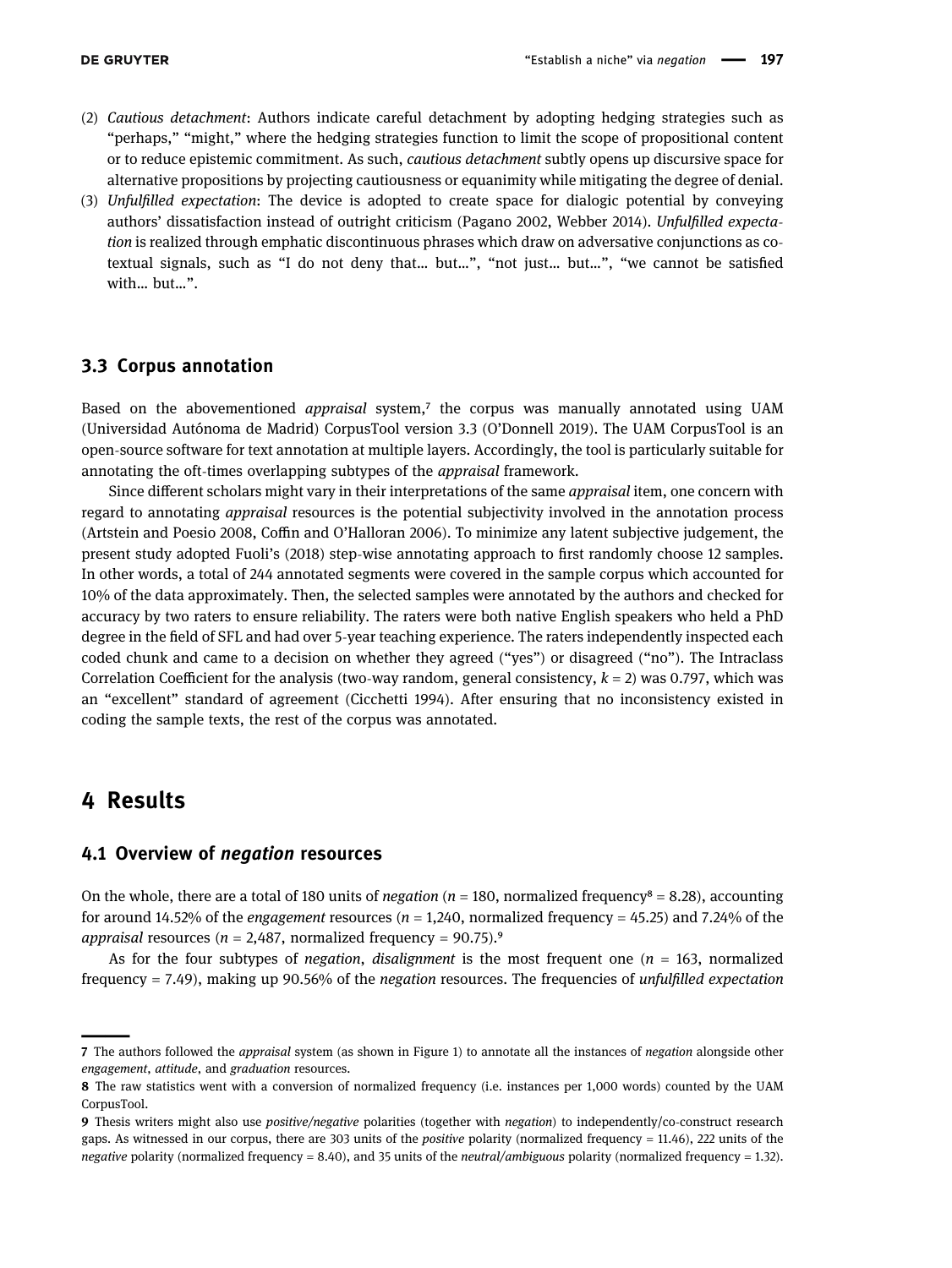<span id="page-9-0"></span>

Figure 2: Subtypes of negation.

<span id="page-9-1"></span>

|  |  | Table 2: Items of disalignment |
|--|--|--------------------------------|
|--|--|--------------------------------|

| Wording     | Frequency | Proportion (%) |
|-------------|-----------|----------------|
| not         | 114       | 69.94          |
| no          | 39        | 23.93          |
| cannot      | 3         | 1.84           |
| nor         | 2         | 1.23           |
| by no means | 1         | 0.61           |
| none        | 1         | 0.61           |
| didn't      | 1         | 0.61           |
| doesn't     | 1         | 0.61           |
| neither     | 1         | 0.61           |

 $(n = 9,$  normalized frequency = 0.41) and *cautious detachment*  $(n = 8,$  normalized frequency = 0.37) are similar, and they account for 5.00% and 4.44% of the negation resources, respectively ([Figure 2](#page-9-0)).

### 4.2 Subtypes of negation

#### 4.2.1 Disalignment

[Table 2](#page-9-1) shows the items of disalignment and their frequencies. The item "not" and "no" are the most frequent indicators of disalignment, making up 69.94% and 23.93% of disalignment resources, respectively. By comparison, "cannot" and "nor" are relatively less commonly witnessed though they are still more frequent than "by no means," "none," "didn't," "doesn't," and "neither," which only appear once in our corpus.

[Table 3](#page-10-0) summarizes the high-frequency patterns of disalignment. It can be seen from [Table 3](#page-10-0) that disalignment often co-occurs with *counter*. As shown in Excerpt 1, the connective "however" supplies the foreshadowed counter, preceding the disalignment indicator "no." In this case, the co-occurrence of counter and disalignment presents the thesis writer as stepping back from an established but contrary value position, thereby signalling that the writer's own position is somehow counter-expectational. As such, the writer can more broadly confront that dialogic alternative by expressing the authorial position on the research gap.

(1) (counter) However, there is (disalignment) no meta-analysis investigating the development of diabetes associated with anxiety symptoms and/or disorders.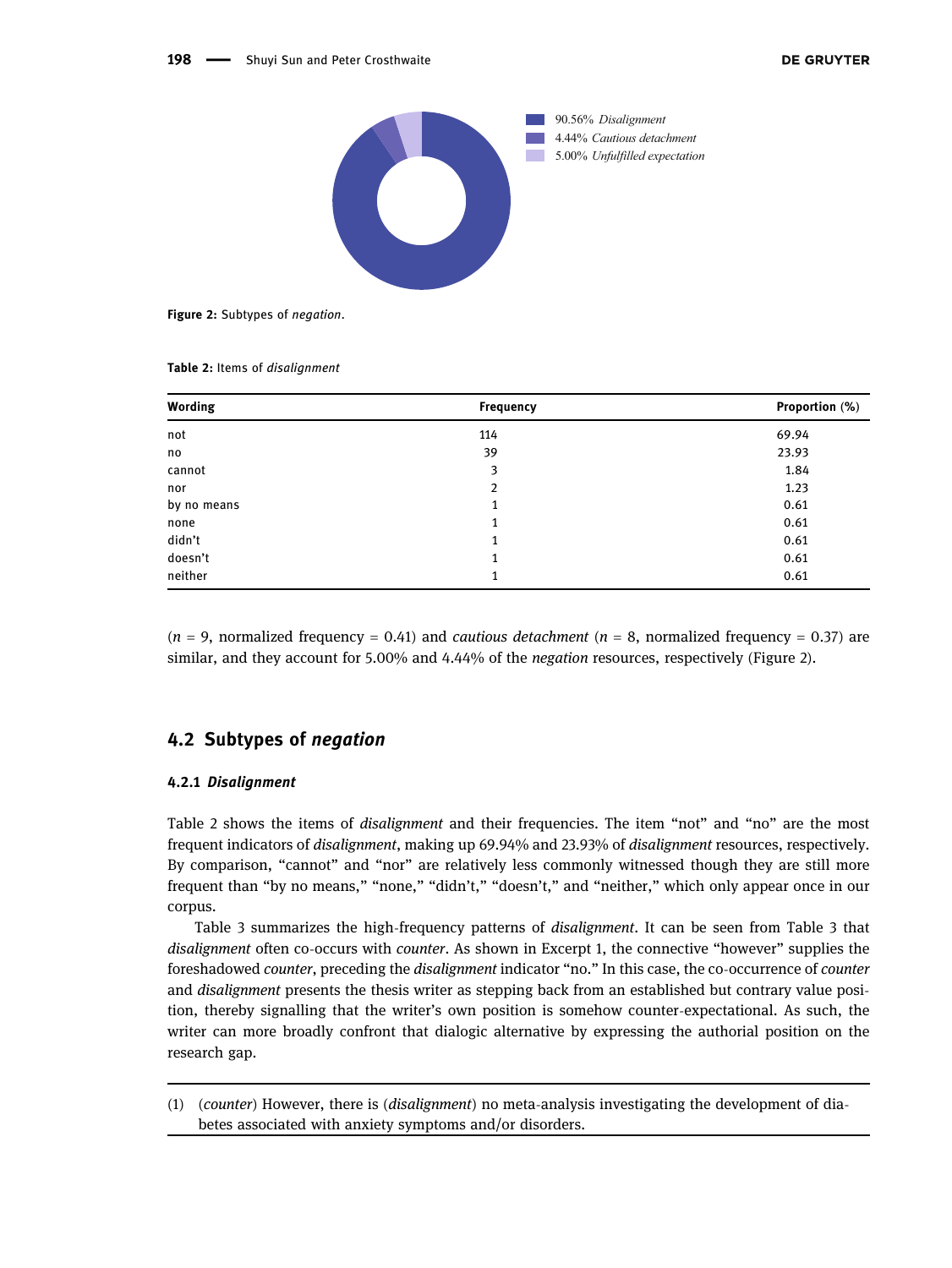#### <span id="page-10-0"></span>Table 3: Patterns of disalignment

| Pattern                                                             | Frequency |
|---------------------------------------------------------------------|-----------|
| $counter + disalignment (+ counter)$                                | 79        |
| $(\textit{attitude} + \textit{d} is alignment + \textit{attitude})$ | 70        |
| $up-scale/down-scale + disalignment (+ up-scale/down-scale)$        | 60        |
| $justify + disalignment (+ justify)$                                | 24        |
| $entertain + disalignment (+ entertain)$                            | 16        |
| pronounce + disalignment $(+)$ pronounce)                           | 11        |
| independent use of <i>disalignment</i>                              | 21        |

Attitude devices including affect (in/security, dis/inclination), judgement (normality, capacity, tenacity, propriety), and appreciation (reaction, composition, valuation) are likely to co-occur with disalignment resources, and they tend to be explicitly conveyed in a positive mood. Disalignment indicator "not"/"no" may either follow or precede attitude resources, such as the tenacity item "systematic," which is shown in Excerpt 2 and Excerpt 3, respectively. In the former condition, tenacity is used to emphasize PhD candidate's efforts on searching literature so as to justify the reliability of the identified research gap. In the latter case, tenacity functions to construct the niche by conveying the writer's position on the lack of wellorganized, thorough research in a certain filed.

- (2) A (tenacity inscribed positive) systematic search for studies of principals' thinking about assessment shows that principals' perceptions of the contexts of assessment in their schools have (disalignment) not received (up-scale) much attention from researchers.
- (3) To date there has been (disalignment) no (tenacity\_inscribed\_positive) systematic attempt to examine this type of Philippic material as a whole in its own right.

In most cases, attitude devices tend to follow disalignment, for example, thesis writers would draw on a combination of *counter, disalignment,* and *tenacity* to jointly establish a niche (see Excerpts 4–5). The writers use *counter* and *disalignment* to refute the positive mood established by *tenacity* items ("comprehensive" and "established"), signalling authorial emphasis on the lack of dependable work.

- (4) (up-scale) Much of the existing literature in both fields is pertinent to the study of these myths, (counter) but there is (disalignment) no (tenacity\_inscribed\_positive) comprehensive reference work in this area.
- (5) Geothermal, solar thermal, and waste-heat are prime candidates to make use of ORCs, (counter) but there is (disalignment) no (up-scale) fully (tenacity\_inscribed\_positive) established base of knowledge available to the scientific community on the performance of these types of cycles.

At the same time, however, writers might also construct a research gap drawing on the negative polarity only. As shown in Excerpt 6, instead of combining negation and positive attitude resources, the thesis writer uses an independent negative composition device "unclear" to argue that the existing mechanism is still inexact and requires further investigation.

(6) The mechanism of transportation of haeme iron remains (composition\_inscribed\_negative) unclear and is different to that of non-haeme iron.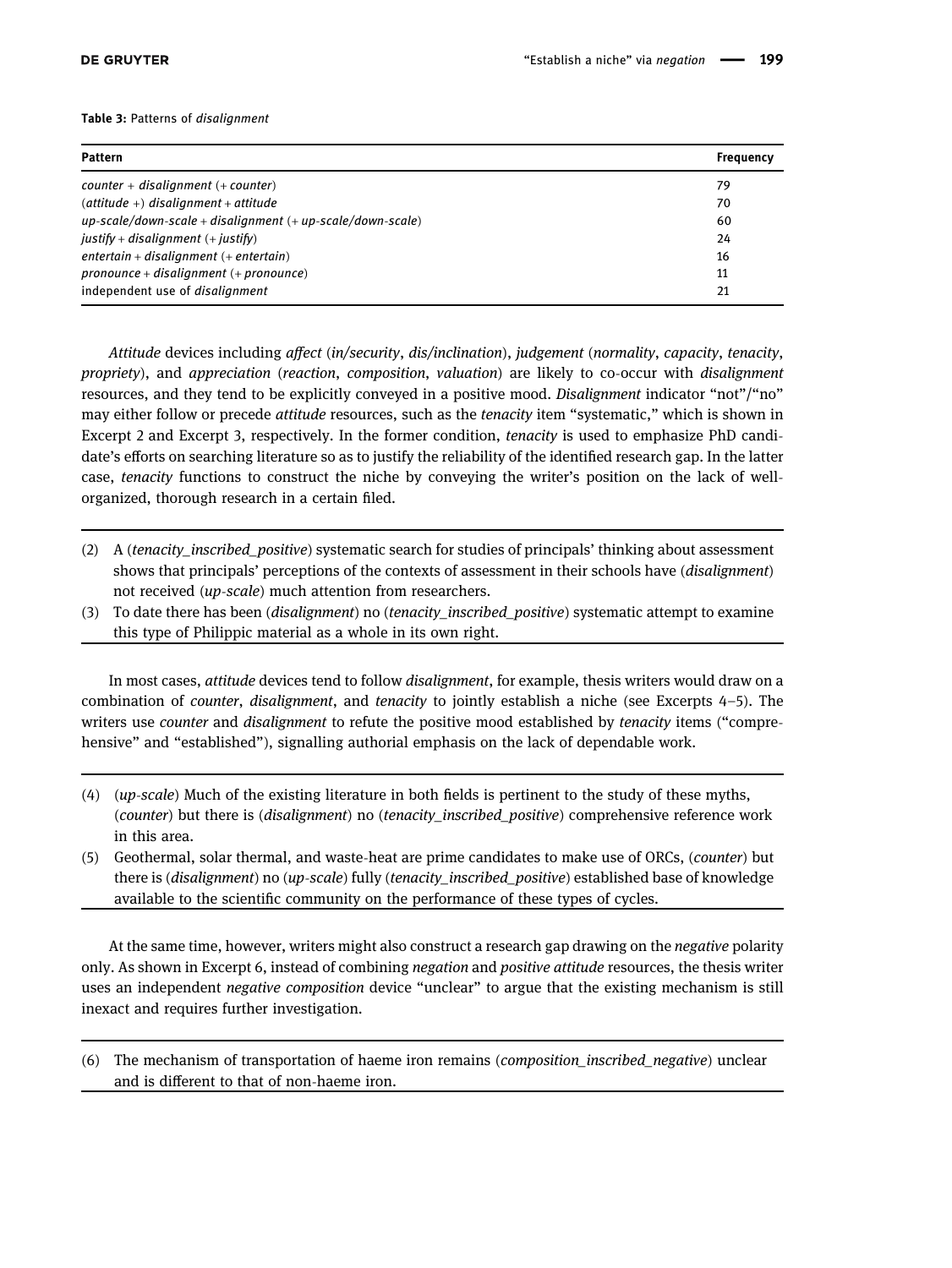In addition, in Excerpts 7–8, the thesis writers establish a niche by using disalignment to criticize previous studies with regard to their capacity ("successful") and reaction ("interesting"). As shown in Excerpt 8, attitude resources may even co-occur with each other while establishing a niche.

- (7) (counter) While studies have evaluated nest management methods for (up-scale) a wide range of turtle nest predators, (disalignment) no studies have developed a (capacity inscribed positive) successful management strategy against nest predation by monitor lizards.
- (8) These approaches are  $(up-scale)$  often considered questionable (justify) because it is (*disalignment*) not (composition inscribed positive) clear that (reaction inscribed positive) interesting, strongly coupled systems correspond to simplifying limits of the gravitational theory.

Disalignment markers would occur close to up-scale (or sometimes down-scale) items, such as "fully" (Excerpts 5 and 10), "a wide range of" (Excerpt 7), "often" (Excerpt 8), and "many" (Excerpt 9). Generally speaking, up-scale devices perform two main functions. As shown in Excerpt 9, up-scale indicator "many" functions to emphasize the large amounts of previous research, counterpointing itself against the gap expressed via *disalignment* device "not." In comparison, in Excerpt 10, the up-scale indicator "fully" is fused with a meaning which by and large serves a semantic function while stressing the unfulfilled research need.

- (9) (counter) While there are (up-scale) many metrics that can be used during the generation of a model structure from X-ray data to increase the reliability of the structure, such as Ramachandran plots, clash scores, and R-values, these do (disalignment) not provide information on the biological significance of an X-ray crystal structure.
- (10) What such studies have (disalignment) not (up-scale) fully investigated (counter) yet in the area of Russian sacred music in the late nineteenth century is the degree of Westernisation of the repertoire and the inner conflicts (whether theoretical or ideological) that led to the inconsistencies outlined above.

It is also common for disalignment to occur together with justify. Thesis writers may justify the reason in a straightforward way after putting forward a research gap (see Excerpts 8 and 11).

 $(11)$  It is also *(disalignment)* not *(valuation inscribed positive)* desirable to throttle the engine in an accelerating vehicle (justify) as maximum engine performance is desired.

In addition, thesis writers may draw on *entertain* devices to indicate a careful authorial detachment. As shown in Excerpt 12, writers would set out a reason ahead of establishing a niche. Accordingly, such an evidence-based postulation can open up the dialogic space for alternative positions, leading to the effect of lowering the interpersonal cost for any who would advance such an alternative.

 $(12)$  (justify) Since the Canadian Government's (2004) inquiry (*entertain*) indicated that there is (*disa*lignment) no (up-scale) significant gender difference with respect to intelligence and general abilities, there is (disalignment) no substance to support the idea that boys were "missing out."

Thesis writers might also adopt pronounce strategies when justifying the legitimacy of the research gap. As exemplified by Excerpt 13, the pronounce items constitute an overt authorial intervention with the purpose of asserting or insisting on the warrantability and value of the proposition related to the justification.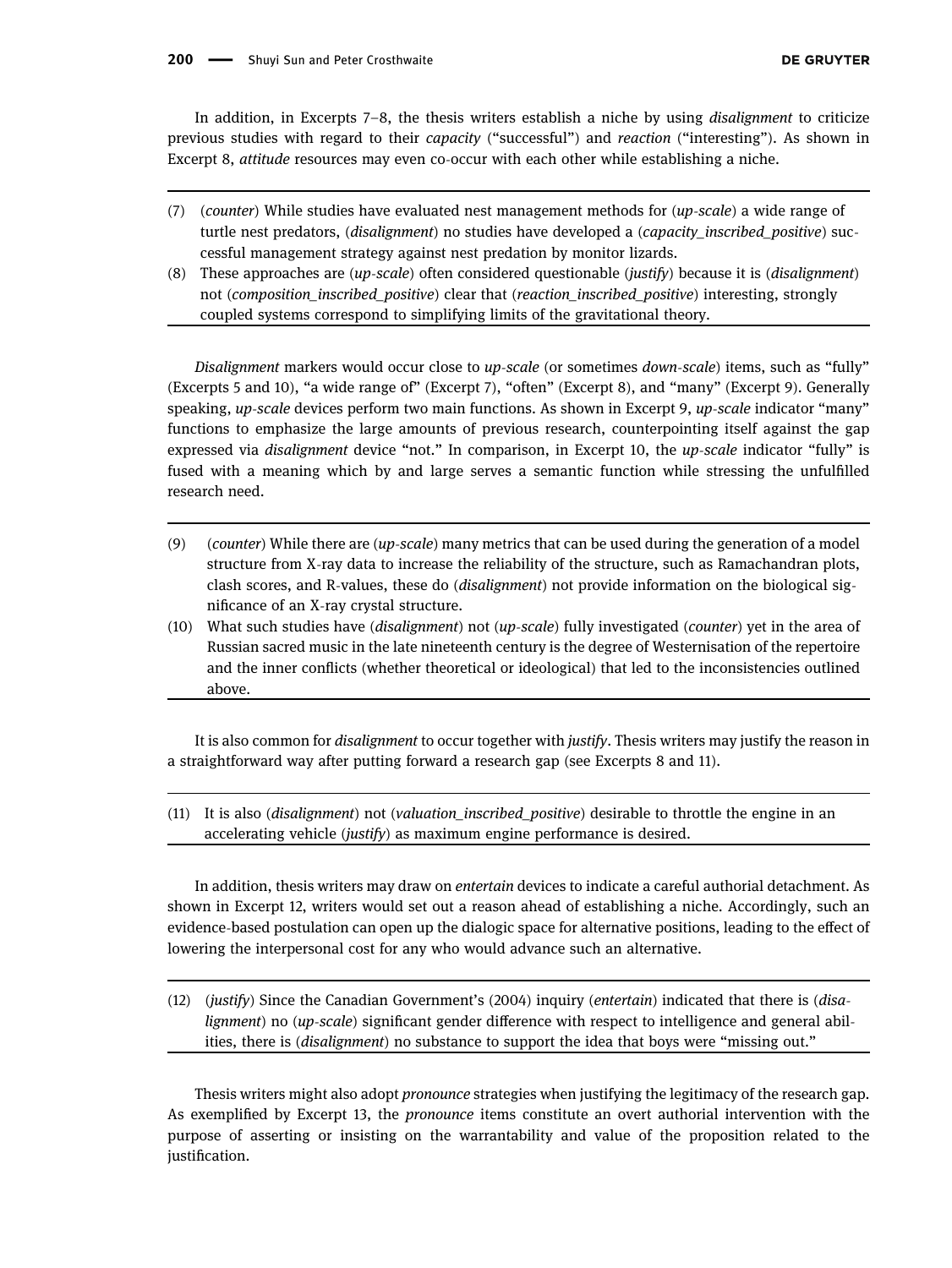<span id="page-12-0"></span>Table 4: Items of cautious detachment

| Wording        | Frequency | Proportion (%) |
|----------------|-----------|----------------|
| not            |           | 62.50          |
| whether or not |           | 25.00          |
| no             |           | 12.50          |
|                |           |                |

(13) This contention needs to be examined (justify) because it (pronounce) should (disalignment) not be assumed that, when "national unity" is promoted by the ruling elites by disseminating messages through the media, that their interests and those of the people are (pronounce) necessarily the same.

It is worth bearing in mind that disalignment is also likely to be used independently. As the commonly adopted subtype of negation, disalignment usually functions to establish a niche by expressing explicit authorial denial of the corresponding affirmation. Inferred from Excerpts 14 and 15, the independent use of disalignment explicitly points out the gap in previous research by declaring authorial detachment with particular value positions. In fact, such use of *disalignment* also signals the strength of authorial view without yielding any possibility of dialogic expansion for the thesis writers' arguments.

- (14) (disalignment) No longitudinal or case–control studies have examined the association between modifiable mental health conditions (depression and anxiety) and diabetes in women in Malaysia and the current study examined this relationship.
- (15) This firm-level dataset is a balanced panel with one output and three inputs, which has (disalignment) not been used in the literature.

#### 4.2.2 Cautious detachment

[Table 4](#page-12-0) presents the items of cautious detachment, which are "not," "whether or not," and "no." "Not" is the most frequent indicator of cautious detachment, accounting for 62.50% of cautious detachment devices. The indicators "whether or not" and "no" are relatively less frequent, making up 25.00% and 12.50% of cautious detachment resources, respectively.

As shown in [Table 5,](#page-13-0) cautious detachment frequently goes together with counter and entertain (see Excerpt 16). It is common for thesis writers to first state previous researchers' attempt to fill a gap and then criticize the solution by pointing out its defects using counter and cautious detachment. At the same time, thesis writers as apprentice scholars tend to use entertain to modestly make dialogic space for other possibilities/positions.

(16) Decomposing the crash count into its constituent components and based on multiple sources of risk (entertain) would (counter) still (cautious detachment) not take into account the societal impact of crashes.

Thesis writers may also use the up-scale device to describe an increase in the quantity of previous studies and then *counter* the position by pointing out research gaps. It should be noted that writers tend to adopt entertain strategies to cautiously detach themselves instead of plainly pinpointing their counterpositions (see Excerpt 17).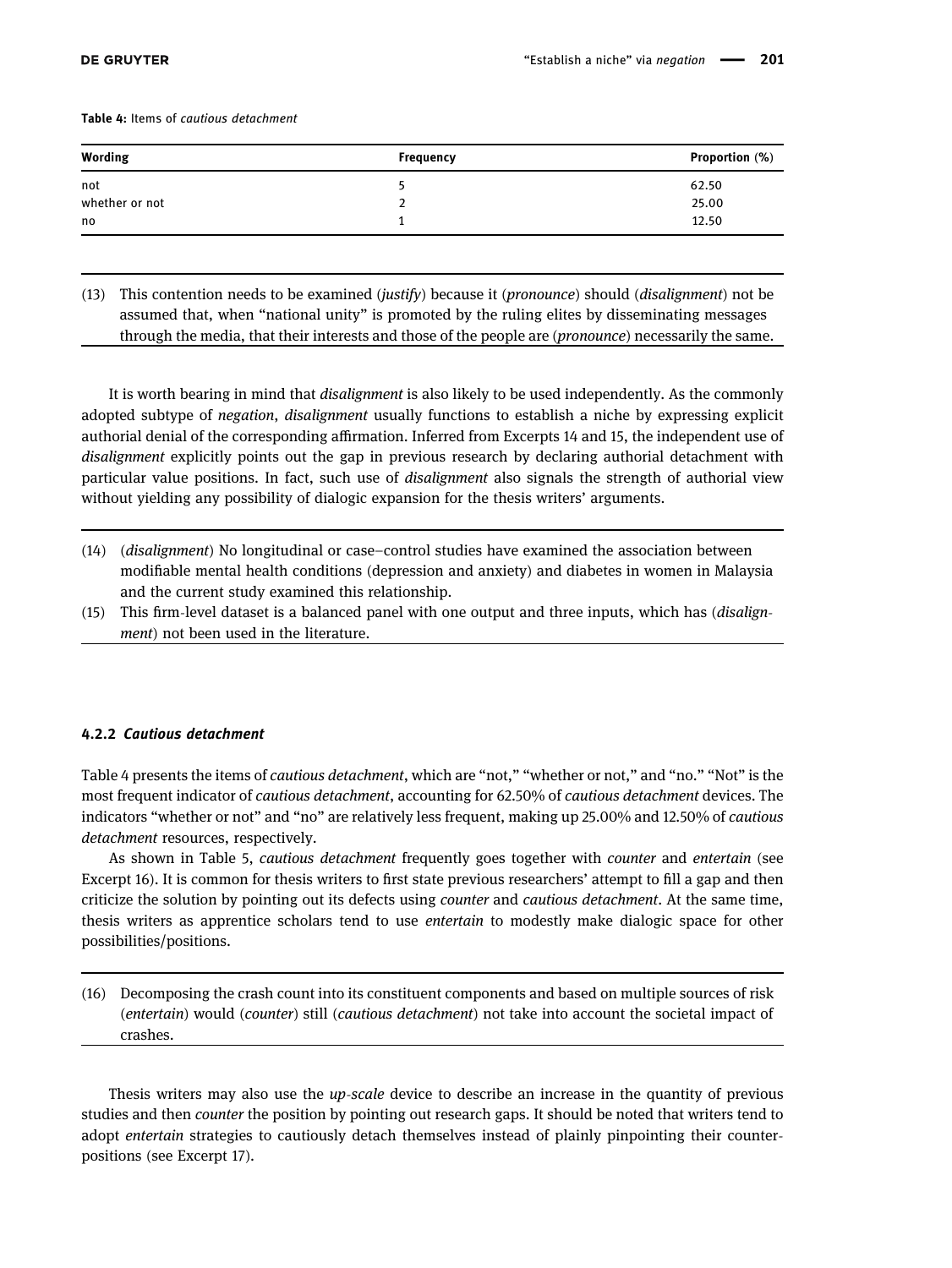<span id="page-13-0"></span>Table 5: Patterns of cautious detachment

| Pattern                                                | Freauency |
|--------------------------------------------------------|-----------|
| $counter + cautious$ detachment $(+ counter)$          | ь         |
| entertain + cautious detachment $($ + entertain $)$    |           |
| $up-scale + cautious detachment (+ up-scale)$          | 4         |
| $(pronounce+)$ cautious detachment + pronounce         |           |
| $apprecision +$ cautious detachment $(+$ appreciation) |           |

(17) (counter) Although research on professional development interventions that support an across the curriculum approach to numeracy is (up-scale) growing, research does (cautious detachment) not (entertain) seem to have focused on how teachers interpret and translate their experiences from such interventions into their classroom practices.

Some writers adopt pronounce together with cautious detachment, where the pronounce resource functions to convey an authorial emphasis on the necessity of conducting research in a less-studied area (Excerpt 18).

(18) Therefore, historical analysis (pronounce) should consider the ancient evidence first and foremost, with the scholar's approach judged on its own merits (*cautious detachment*) whether or not it employs theories from sociology, anthropology, or elsewhere.

In addition, cautious detachment might also co-occur with appreciation devices (e.g. valuation, composition), which function to realize authorial evaluations of objects, circumstances, natural phenomena, and so on. As noted in Excerpt 19, the use of composition is to evaluate the complexity of the targeted context so as to explain why the research gap exists.

(19) (counter) However, the application of "standardized press freedom metrics" (entertain) might (cautious detachment) not capture cultural and contextual complexities, particularly when measuring press freedom in (composition\_inscribed\_negative) complex environments like Pakistan.

#### 4.2.3 Unfulfilled expectation

As shown in [Table 6,](#page-13-1) indicators of *unfulfilled expectation* include "not" and "no." Thereinto, "not" is more frequent, accounting for 77.78% of unfulfilled expectation resources, whereas "no" makes up only 22.22% of unfulfilled expectation devices.

[Table 7](#page-14-0) summarizes high-frequency patterns of unfulfilled expectation. Unfulfilled expectation commonly goes together with counter and/or down-scale/up-scale (see Excerpts 20–21). As shown in Excerpt 20, the thesis writer adopts *unfulfilled expectation* and *down-scale* to establish a niche, which is followed by a comparison of what has been done in the relevant field, aiming to implicitly indicate the value of

| Wording | Frequency | Proportion (%) |
|---------|-----------|----------------|
| not     |           | 77.78          |
| no      |           | 22.22          |

<span id="page-13-1"></span>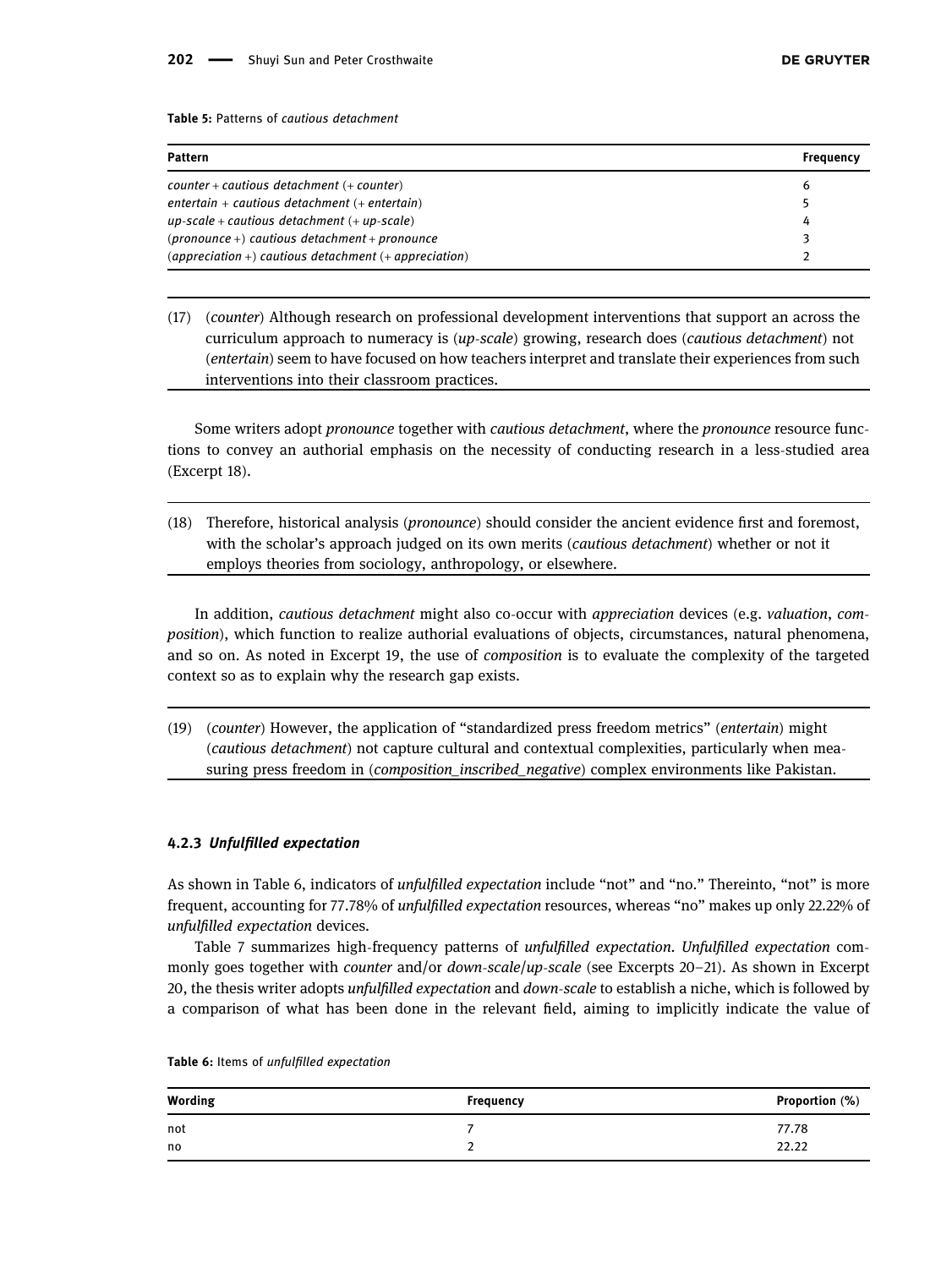<span id="page-14-0"></span>Table 7: Patterns of unfulfilled expectation

| <b>Pattern</b>                                              | <b>Frequency</b> |
|-------------------------------------------------------------|------------------|
| $(counter+)$ unfulfilled expectation + counter              | o                |
| $(up-scale+)$ unfulfilled expectation + down-scale/up-scale | 8                |
| unfulfilled expectation $+$ attitude                        |                  |
| unfulfilled expectation $+$ entertain                       |                  |

occupying the niche. Similarly, Excerpt 21 draws on unfulfilled expectation and down-scale/counter to not only pinpoint the research gap but more importantly throw light on its implications for empirical work.

- (20) The author did (unfulfilled expectation) not identify (down-scale) any study using the CPM to investigate the extrusion of cells, (counter) but there are studies that concentrate on the invasion of cells into cell clusters or a monolayer.
- (21) The relationship between circumstances and effort is (*unfulfilled expectation*) not (*down-scale*/ counter) just a conceptual issue. It has implication for empirical work.

As noted in [Table 7](#page-14-0), unfulfilled expectation may also go together with attitude resources. For example, in Excerpt 22 the writer adopts unfulfilled expectation alongside inscribed negative tenacity to co-construct gaps in previous research. This is followed by a contrast to a relevant but over-studied area, aiming to emphasize the importance of filling the gaps.

(22) The landscape of Adventist urban mission studies in general has *(unfulfilled expectation)* not been crowded, and Adventist urban mission studies regarding the United States in particular are also (tenacity inscribed negative) limited, (counter) although (up-scale) extensive work has been done on John Harvey Kellogg and the Chicago Medical Mission.

In addition, unfulfilled expectation would also go together with entertain. In Excerpt 23, the thesis writer first draws on *unfulfilled expectation* to establish a niche and then slightly *counters* the gap by using entertain to allow for possibilities of dialogistical alternatives.

(23) Dewey left behind him (unfulfilled expectation) no samples of philosophical curricula, (counter) but he did bequeath to us something (entertain) perhaps just as (valuation\_inscribed\_positive) valuable.

# 5 Discussion

This study has explored the use of negation in Move 2 of 120 PhD theses' introduction, addressing subtypes of negation drawing on Martin and White's ([2005](#page-18-4)) appraisal framework. Three sub-categories of negation, i.e. disalignment, cautious detachment, and unfulfilled expectation, were depicted both quantitatively based on statistical results and qualitatively via a corpus-based top-down approach. According to our findings, at the categorical level, disalignment is the dominant feature, while unfulfilled expectation and cautious detachment account for the second and third largest proportion. At the lexical levels, "not" and "no" are commonly used as indicators of all subtypes of negation. In addition, the results revealed intriguing cooccurrences of negation sub-categories alongside other relevant appraisal resources, which could be accounted for by the nature of negation as well as the conventions of thesis writing.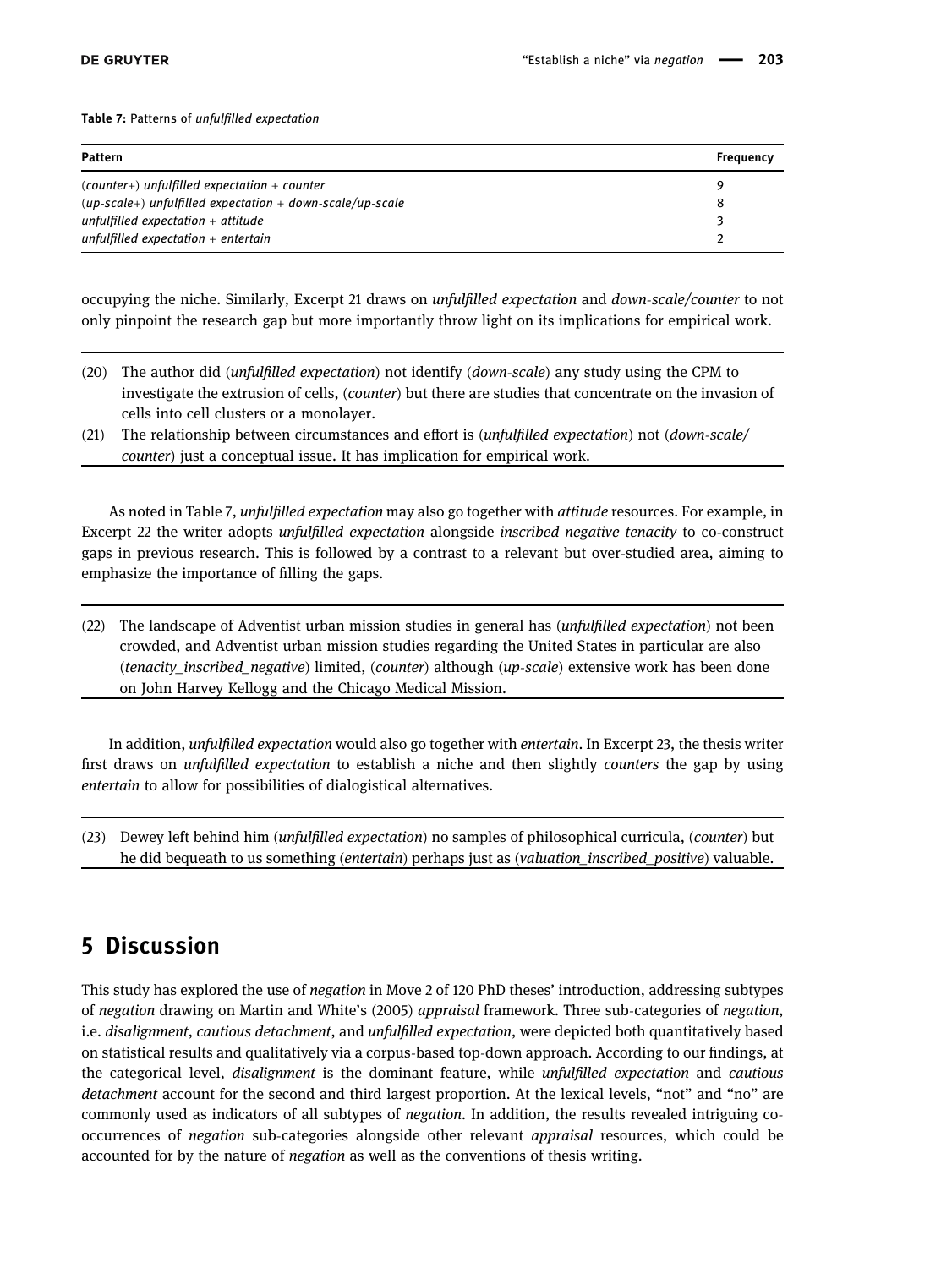It has been found that thesis writers commonly employ negation resources, especially disalignment devices. This is perhaps not surprising due to the essence of Move 2 of PhD thesis introductions, where writers have to position themselves in the marketplace of previous ideas, intending to "sell" their own viewpoint by identifying a specific gap which the new "product" can fill (Paltridge and Starfield [2020](#page-18-0), Swales and Feak [2000](#page-19-15)). As such, Move 2 is argumentative in nature and functions as a mini-critique (Swales and Feak [2002](#page-19-1)). According to Atkinson and Curtis ([1998](#page-17-16)), the language of "gap statements" is typically evaluative in a negative way. This is further supported by Martin and White's ([2005](#page-18-4)) finding that the frequency of negation is much higher in argumentative and editorial pieces of writing than in news reporting. The argumentation in Move 2 of thesis introductions involves both challenging (and even rejecting) alternative positions and establishing the writer's own standpoint. Therefore, such argumentation would inevitably involve a great deal of *negation* resources which are denoted as "features of persuasive writing where contesting positions need to be addressed and set aside" (Martin and Rose [2003,](#page-18-27) 49).

The findings also show that "not" and "no" are the most regular negation indicators in the patterns. Based on the empirical findings, it can be concluded that these two triggers have more potential in introducing dialogic space and negating alternative attitudes and voices in written academic communication. More specifically, the results show that "not" as an indicator of disalignment, cautious detachment, and unfulfilled expectation is most typically adopted. This is in line with previous corpus-based findings of negation patterns in which not-negations account for a large proportion within more formal written aca-demic genres (e.g. Biber et al. [1998](#page-17-17), Tottie [1991](#page-19-16)). In addition, our results show that "no" as a negation (esp. disalignment) trigger is also highly preferred. This is probably due to the fact that no-negations can be more emphatic than not-negations while expressing judgements (Biber et al. [1998](#page-17-17)). According to Cheshire ([1999](#page-17-18)), the emphasis is due to the nature of no-negations which represents absolutes at the end of implicatures of usuality and quantity. As a consequence, in our corpora, no-negations create an "overstatement" (Cheshire [1999,](#page-17-18) 39) and persuade the audience to take on the authorial scope. As argued by Cheshire ([1999](#page-17-18)), both notnegations and no-negations play the role of effective intensifying devices and are vital for securing interpersonal involvement in written communication. By comparison, writers may also convey research gaps by choosing the negative attitude (e.g. "unconvincing") instead of the combination of negation and positive attitude resources (e.g. "not persuasive"). Adopting such "strongly negative" (Swales and Feak [2002](#page-19-1), 351) adjectives may create an intensified authorial stance, generate certain proposition as a fact (as opposed to an assumption or recommendation, see Martin and White ([2005](#page-18-4))), and thus reduce the discursive space for alternative positions.

# 6 Closing comments

To the best of our knowledge, this is the first study that has drawn on Martin and White's ([2005](#page-18-4)) appraisal framework to explore qualities of negation in PhD theses. By probing into the taxonomy of negation in written academic discourse as well as investigating the co-occurrences of negation alongside other appraisal resources related to negation, the study has demonstrated intriguing rhetorical potentials of negation resources and has also offered new insights into the ways appraisal resources are co-articulated in niche establishment of PhD theses. A scrutiny of the taxonomy of *negation* is helpful for further enriching the *appraisal* framework, especially complementing the *engagement* system. The corpus-informed results have shed light on the nature and practice of PhD theses writing that educators may take into account when guiding students into an awareness of academic writing conventions during EAP instruction. As such, the findings of the present study are expected to better inform thesis writing practice and provide implications for developing EAP courses for more explicit instruction in the following ways.

• First, considering thesis writers inevitably employ a fair number of interpersonal language resources and in particular make use of some dialogic contraction strategies while creating a research space in the introduction sections of PhD theses (Loghmani et al. [2020,](#page-18-3) Swales and Feak [2002](#page-19-1)), findings of this study will probably be of interest to novice writers and writing tutors. Academic writing educators might find it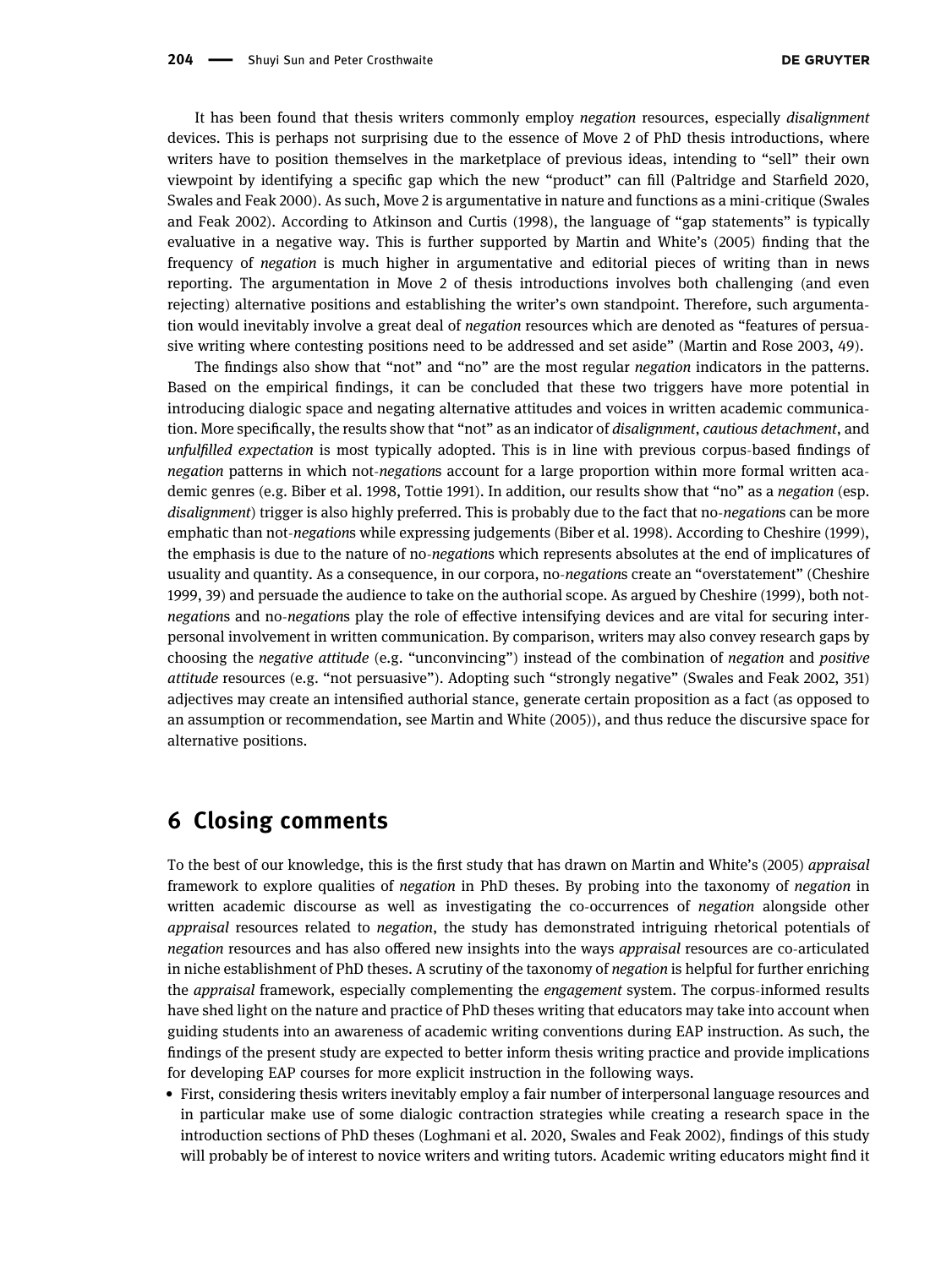helpful to draw the attention of novice researchers to the various uses of dialogic contraction evaluative devices.

- Second, by exploring the use of negation in PhD theses, findings of this study have shed light on how successful PhD candidates use negation strategies to position themselves and engage with academic communities. Therefore, the findings might also help to raise students' awareness of the complexity of negation strategy choices which are open to academic writers, and the possible genre-specific reasons for the strategies they select.
- Third, the qualitative top-down corpus-based approach, by which negation was explored qualitatively across clause boundaries, has allowed us to identify co-occurring patterns within the sentential level. The analysis revealed a tendency for thesis writers to combine negation and other appraisal resources. Inspired by the highly beneficial workshops provided by Geng and Wharton ([2019](#page-18-30)) based on their corpus-based analyses of PhD thesis discussion sections, findings of the present study can be put into practice by offering writing sessions to the Higher Degree by Research students who are working on their dissertations. Students who are offered the chance to interact with these findings and interpretations during the sessions will be able to critically reflect on the possible rhetorical consequences of various evaluative language choices, and to eventually draw conclusions relevant to their own academic writing.

Nevertheless, considering the present study represents only a preliminary attempt to study negation drawing on the *appraisal* framework, there is still potential for investigating the use of negation in broader academic genres (e.g. research articles, book reviews) from a pragmatic perspective. Besides, the validity and reliability of the present findings could be improved in a number of ways. This is due to the fact that an expanded sample would normally achieve more valid results, though a sample of 30 texts (per group) has already met the minimum requirement for sample size (Roever and Phakiti [2017](#page-19-17)). In addition, exploring the second move of PhD theses could be regarded as isolated to some extent. It would surely be appealing to track the step-wise development of negation in the full introduction sections of PhD theses drawing on metadiscursive analysis and move analysis which are commonly used in the area of EAP (e.g. Adel and Erman [2012,](#page-17-19) Tankó [2017](#page-19-18)).

Furthermore, previous literature has also suggested that the L1 background and the local institutional culture might affect writers' employment of interpersonal language strategies. For example, Dahl ([2004](#page-17-20)) found that patterning of textual metadiscourse is impacted by both disciplinary culture and L1 background, though disciplinary culture can transcend L1 background in the discipline with a more homogeneous and stable knowledge base (e.g. medicine). In line with Hu and Liu ([2018](#page-18-33)), the present study did not use language background as a criterion for three reasons: (a) such information was rather complicated especially in the English as a Second Language (ESL) tertiary educational context, (b) the information was not available publicly, and (c) the selected PhD theses in our corpora showed no apparent language difficulties and their authors were all awarded a PhD degree at the University of Queensland. Besides, considering the influence of local institutional context on writers' language choices (Li and Wharton [2012](#page-18-34)), the present study had intentionally selected theses from a single institution to avoid the potential complication caused by different institutional contexts. Nevertheless, this might in turn affect the generalizability of our findings since they might not be able to be generalized to other institutions.

Given the above implications and limitations, a number of future research possibilities can be suggested. For example, future studies could construct larger corpora and demarcate the development traces of negation in the full introduction sections of PhD theses. Researchers might also explore the use of negation in other thesis sections (e.g. literature review) and academic genres (e.g. research articles). In addition, it might be interesting to compare negation resources in PhD theses written by authors from different L1 backgrounds (e.g. L1 English vs L1 Chinese) or from different institutions (e.g. University of Cambridge vs University of Toronto), in order to explore whether their L1/institutional provenance truly seems to be an influencing factor in the choice of negation devices.

Funding information: Authors state no funding involved.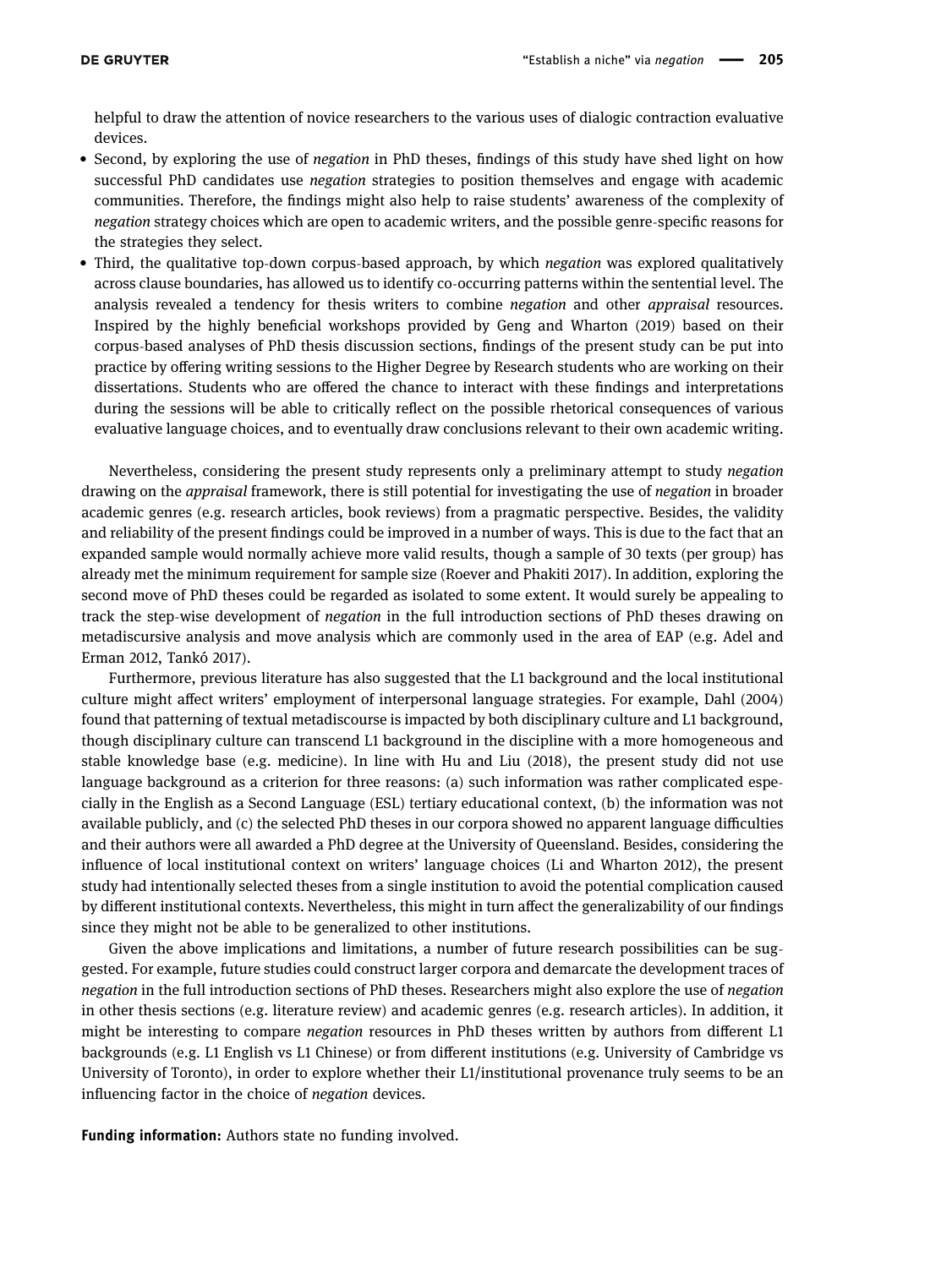Author contributions: All authors have accepted responsibility for the entire content of this manuscript and approved its submission. Ms. Shuyi Sun created the corpus used, conducted the analysis, and wrote initial drafts of the paper. Dr. Peter Crosthwaite prepared the submitted manuscript and supervised the ethics application, analysis, and response to reviewers.

Conflict of interest: Authors state no conflict of interest.

Data availability statement: The data that support the findings of this study are available from the authors but restrictions apply to the availability of these data, which were used under license for the current study, and so are not publicly available. Data are however available from the authors upon reasonable request.

# References

- <span id="page-17-19"></span>Adel, Annelie and B. Erman. 2012. "Recurrent word combinations in academic writing by native and non-native speakers of English: A lexical bundles approach." English for Specific Purposes 31(2), 81–92. doi: 10.1016/j.esp.2011.08.004.
- <span id="page-17-0"></span>Allison, D., L. Cooley, J. Lewkowicz, and D. Nunan. 1998. "Dissertation writing in action: The development of a dissertation writing support program for ESL graduate research students." English for Specific Purposes 17(2), 199-217. doi: 10.1016/ S0889-4906(97)00011-2.
- <span id="page-17-8"></span>Anthony, L. 2017. AntFileConverter (Version 1.2.1) [Computer software]. Tokyo, Japan: Waseda University. [https://www.](https://www.laurenceanthony.net/software) [laurenceanthony.net/software.](https://www.laurenceanthony.net/software)
- <span id="page-17-13"></span>Artstein, R. and M. Poesio. 2008. "Inter-coder agreement for computational linguistics." Computational Linguistics 34(4), 555–96. doi: 10.1162/coli.07-034-R2.

<span id="page-17-16"></span>Atkinson, D. and A. Curtis. 1998. A handbook for postgraduate researchers. Hong Kong: Hong Kong Polytechnic University.

<span id="page-17-11"></span>Bednarek, M. 2008. Emotion talk across corpora. London: Palgrave Macmillan. [https://link.springer.com/book/10.1057/](https://link.springer.com/book/10.1057/9780230285712) [9780230285712.](https://link.springer.com/book/10.1057/9780230285712)

<span id="page-17-12"></span>Bednarek, M. 2009. "Language patterns and attitude." Functions of Language 16(2), 165–92. doi: 10.1075/fol.16.2.01bed.

<span id="page-17-4"></span>Bhatia, V. K. 2013. Analysing genre language use in professional settings. London: Routledge.

- <span id="page-17-9"></span>Biber, D., U. Connor and T. Upton. 2007. Discourse on the move: Using corpus analysis to describe discourse structure. Amsterdam: John Benjamins.
- <span id="page-17-17"></span>Biber, D., S. Conrad, and R. Reppen. 1998. Corpus linguistics: Investigating language structure and use. Cambridge: Cambridge University Press.
- <span id="page-17-5"></span>Bitchener, J. and H. Basturkmen. 2006. "Perceptions of the difficulties of postgraduate L2 thesis students writing the discussion section." Journal of English for Academic Purposes 5, 4–18. doi: 10.1016/j.jeap.2005.10.002.
- <span id="page-17-1"></span>Bunton, D. 2002. "Generic moves in PhD theses introductions." In Academic discourse, edited by J. Flowerdew, p. 57–75. London: Routledge. [https://www.taylorfrancis.com/books/e/9781315838069/chapters/10.4324/9781315838069](https://www.taylorfrancis.com/books/e/9781315838069/chapters/10.4324/9781315838069-11)-11.
- <span id="page-17-2"></span>Bunton, D. 2005. "The structure of PhD conclusion chapters." Journal of English for Academic Purposes 4(3), 207–24. doi: 10.1016/j.jeap.2005.03.004.
- <span id="page-17-6"></span>Chafe, W. 1986. "Evidentiality in English conversation and academic writing." In Evidentiality: The linguistic coding of epistemology, edited by W. Chafe and J. Nichols, p. 261–72. New Jersey: Ablex.
- <span id="page-17-3"></span>Chan, T. 2015. "A corpus-based study of the expression of stance in dissertation acknowledgements." Journal of English for Academic Purposes 20, 176–91. doi: 10.1016/j.jeap.2015.09.005.
- <span id="page-17-7"></span>Chang, P. and M. Schleppegrell. 2011. "Taking an effective authorial stance in academic writing: Making the linguistic resources explicit for L2 writers in the social sciences." Journal of English for Academic Purposes 10(3), 140–51. doi: 10.1016/ j.jeap.2011.05.005.
- <span id="page-17-18"></span>Cheshire, J. 1999. "English negation from an interactional perspective." In Negation in the history of English, edited by I. T. van Ostade, G. Tottie and W. van der Wurff, p. 114–26. Berlin: Mouton de Gruyter.
- <span id="page-17-15"></span>Cicchetti, D. V. 1994. "Guidelines, criteria, and rules of thumb for evaluating normed and standardized assessment instruments in psychology." Psychological Assessment 6(4), 284–90. doi: 10.1037/1040-3590.6.4.284.
- <span id="page-17-14"></span>Coffin, C. and K. O'Halloran. 2006. "The role of appraisal and corpora in detecting covert evaluation." Functions of Language 13, 77–110. doi: 10.1075/fol.13.1.04cof.
- <span id="page-17-10"></span>Cotos, E., S. Huffman, and S. Link 2015. "Furthering and applying move/step constructs: Technology-driven marshalling of Swalesian genre theory for EAP pedagogy." Journal of English for Academic Purposes 19, 52–72. doi: 10.1016/ j.jeap.2015.05.004.
- <span id="page-17-20"></span>Dahl, T. 2004. "Textual metadiscourse in research articles: A marker of national culture or of academic discipline." Journal of Pragmatics 36, 1807–25. doi: 10.1016/j.pragma.2004.05.004.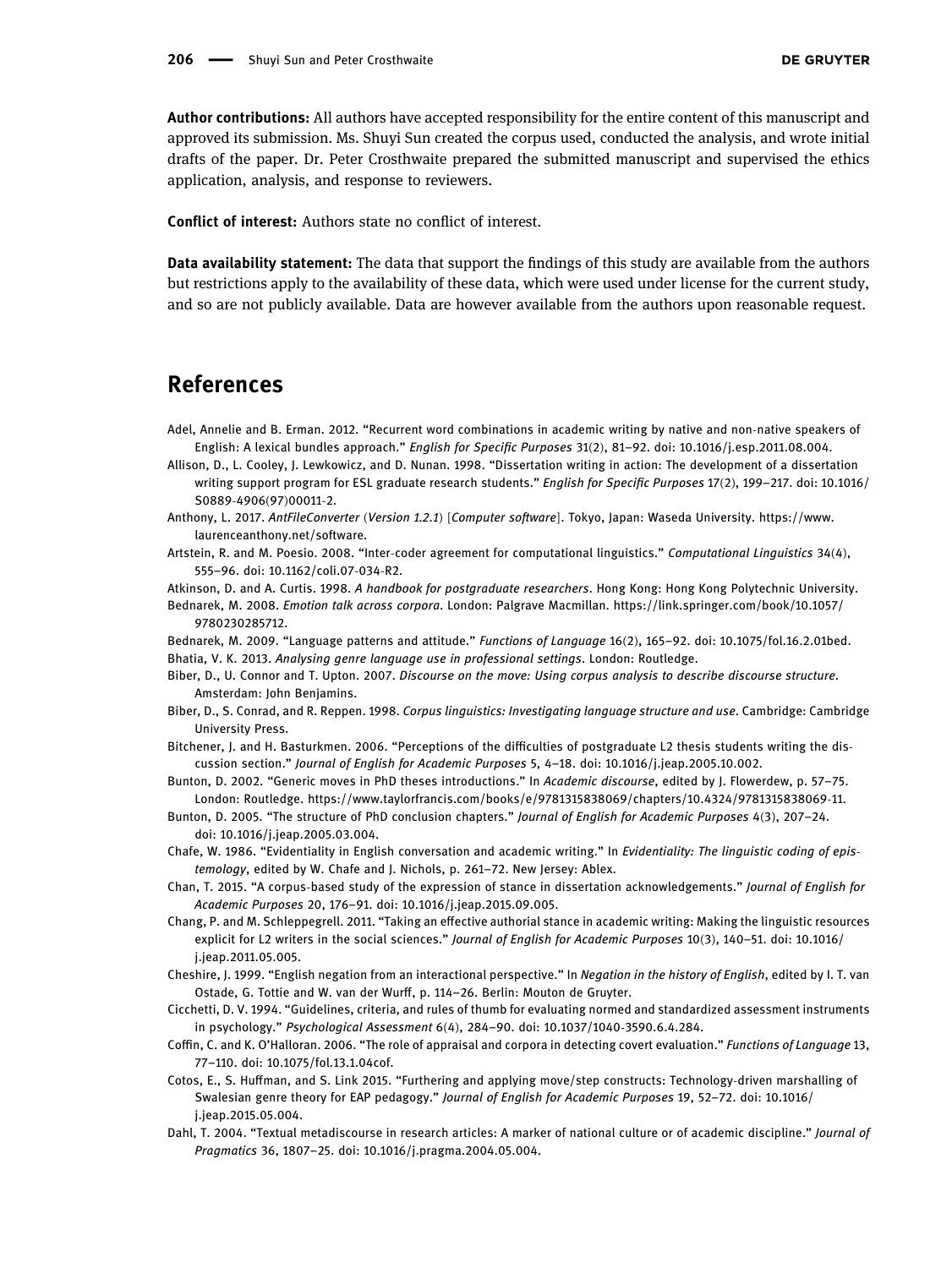- <span id="page-18-16"></span>Davis, W. A. 2011. "'Metalinguistic' negations, denial, and idioms." Journal of Pragmatics 43(10), 2548–77. doi: 10.1016/ j.pragma.2011.03.015.
- <span id="page-18-20"></span>Don, A. 2017. Negation as part of the engagement framework: Explorations in the territory Disclaim: deny. CeSLiC. [http://](http://amsacta.unibo.it/id/eprint/5545) [amsacta.unibo.it/id/eprint/5545](http://amsacta.unibo.it/id/eprint/5545)
- <span id="page-18-28"></span>Flowerdew, L. 2012. "Corpus-based discourse analysis." In The Routledge handbook of discourse analysis, edited by J. P. Gee and M. Handford, p. 200–14. London: Routledge.
- <span id="page-18-15"></span>Fuoli, M. 2018. "A step-wise method for annotating appraisal." Functions of Language 25(2), 229–58. doi: 10.1075/ fol.15016.fuo.
- <span id="page-18-14"></span>Geng, Y. and Wharton, S. 2016. "Evaluative language in discussion sections of doctoral theses: Similarities and differences between L1 Chinese and L1 English writers." Journal of English for Academic Purposes 22, 80–91. doi: 10.1016/ j.jeap.2016.01.001.
- <span id="page-18-30"></span>Geng, Y. and Wharton, S. 2019. "How do thesis writers evaluate their own and others' findings? An appraisal analysis and a pedagogical intervention." English for Specific Purposes 56, 3–17. doi: 10.1016/j.esp.2019.06.002.
- <span id="page-18-19"></span>Halliday, M. A. K. 1994. An introduction to functional grammar (2nd edn). London: Edward Arnold.
- <span id="page-18-13"></span>Holmes, R. 1997. "Genre analysis, and the social sciences: An investigation of the structure of research article discussion sections in three disciplines." English for Specific Purposes 16, 321–37.
- <span id="page-18-5"></span>Hood, S. 2006. "The persuasive power of prosodies: Radiating values in academic writing." Journal of English for Academic Purposes 5(1), 37–49. doi: 10.1016/j.jeap.2005.11.001.
- <span id="page-18-31"></span>Horn, L. 2001. A natural history of negation. Chicago: University of Chicago Press.
- <span id="page-18-33"></span>Hu, G. and Y. Liu. 2018. "Three-minute thesis presentations as an academic genre: A cross-disciplinary study of genre moves." Journal of English for Academic Purposes 35, 16–30. doi: 10.1016/j.jeap.2018.06.004.
- <span id="page-18-23"></span>Hyland, K. 1998. Hedging in scientific research articles. Amsterdam: John Benjamins.
- <span id="page-18-11"></span>Hyland, K. 2004. "Graduates' gratitude: The generic structure of dissertation acknowledgements." English for Specific Purposes 23(3), 303–24. doi: 10.1016/s0889-4906(03)00051-6.
- <span id="page-18-21"></span>Hyland, K. 2005a. Metadiscourse: Exploring interaction in writing. London: Continuum.
- <span id="page-18-1"></span>Hyland, K. 2005b. "Stance and engagement: A model of interaction in academic discourse." Discourse Studies 7(2), 173–92. doi: 10.1177/1461445605050365.
- <span id="page-18-2"></span>Hyland, K. 2007. "Stance and engagement: A model of interaction in academic discourse." In Benchmarks in discourse studies, edited by T. A. van Dijk, p. 102–21. New York: Sage.
- <span id="page-18-8"></span>Hyland, K. 2009. Academic discourse: English in a global context. Continuum.
- <span id="page-18-6"></span>Hyland, K. and P. Shaw. 2016. The Routledge handbook of English for academic purposes. New York: Routledge.
- <span id="page-18-17"></span>Jordan, M. P. 1998. "The power of negation in English: Text, context and relevance." Journal of Pragmatics 29(6), 705-52. doi: 10.1016/S0378-2166(97)00086-6.
- <span id="page-18-10"></span>Kwan, B. S. C. 2006. "The schematic structure of literature reviews in doctoral theses of applied linguistics." English for Specific Purposes 25(1), 30–55. doi: 10.1016/j.esp.2005.06.001.
- <span id="page-18-22"></span>Labov, W. 1984. "Intensity." In Georgetown university round table on languages and linguistics, edited by D. Schiffrin, p. 43–70. Washington: Georgetown University.
- <span id="page-18-29"></span>Lam, S. L. and P. Crosthwaite, 2018. "Appraisal resources in L1 and L2 argumentative essays: A contrastive learner corpusinformed study of evaluative stance." Journal of Corpora and Discourse Studies 1(1), 8–35. doi: 10.18573/jcads.1.
- <span id="page-18-12"></span>Lei, L. 2012. "Linking adverbials in academic writing on applied linguistics by Chinese doctoral students." Journal of English for Academic Purposes 11(3), 267–75. doi: 10.1016/j.jeap.2012.05.003.
- <span id="page-18-25"></span>Lemke, J. 1992. "Interpersonal meaning in discourse: Value orientations." In Advances in systemic linguistics: Recent theory and practice, edited by M. Davies and L. Ravelli, p. 82–194. London: Pinter.
- <span id="page-18-26"></span>Lemke, J. 1998. "Resources for attitudinal meaning: Evaluative orientations in text semantics." Functions of Language 5(1), 33–56. doi: 10.1075/fol.5.1.03lem.
- <span id="page-18-34"></span>Li, T. and S. Wharton. 2012. "Metadiscourse repertoire of L1 Mandarin undergraduates writing in English: A cross-contextual, cross-disciplinary study." Journal of English for Academic Purposes 11(4), 345–56. doi: 10.1016/j.jeap.2012.07.004.
- <span id="page-18-3"></span>Loghmani, Z., B. Ghonsooly, and M. Ghazanfari. 2020. "Engagement in doctoral dissertation discussion sections written by English native speakers." Journal of English for Academic Purposes 45, 1–13. doi: 10.1016/j.jeap.2020.100851.
- <span id="page-18-27"></span>Martin, J. R. and D. Rose. 2003. Working with discourse: Meaning beyond the clause. London: Continuum.
- <span id="page-18-4"></span>Martin, J. R. and P. R. R. White. 2005. The language of evaluation: Appraisal in English. London: Palgrave Macmillan.
- <span id="page-18-7"></span>Moghaddasi, S. and H. Graves. 2017. ""Since Hadwiger's conjection… is still open": Establishing a niche for research in discrete mathematics research article introductions." English for Specific Purposes 45, 69–85. doi: 10.1016/j.esp.2016.09.003.
- <span id="page-18-24"></span>Ochs, E. and B. Schieffelin. 1989. "Language has a heart." Text 9(1), 7–25. doi: 10.1515/text.1.1989.9.1.7.
- <span id="page-18-32"></span>O'Donnell, M. 2019. CorpusTool (version 3.3). Retrieved 28 Jan 2020, from<http://www.corpustool.com/download.html>.
- <span id="page-18-9"></span>Ono, M. 2017. "Move-step structures of literature Ph.D. Theses in the Japanese and UK higher education." Journal of Writing Research 8(3), 469–91.
- <span id="page-18-18"></span>Pagano, A. 2002. "Negatives in written text." In Advances in written text analysis, edited by M. Coulthard, p. 250–65. London: Routledge. doi: 10.4324/9780203422656.
- <span id="page-18-0"></span>Paltridge, B. and S. Starfield. 2020. Thesis and dissertation writing in a second language (2nd edn). London: Routledge.